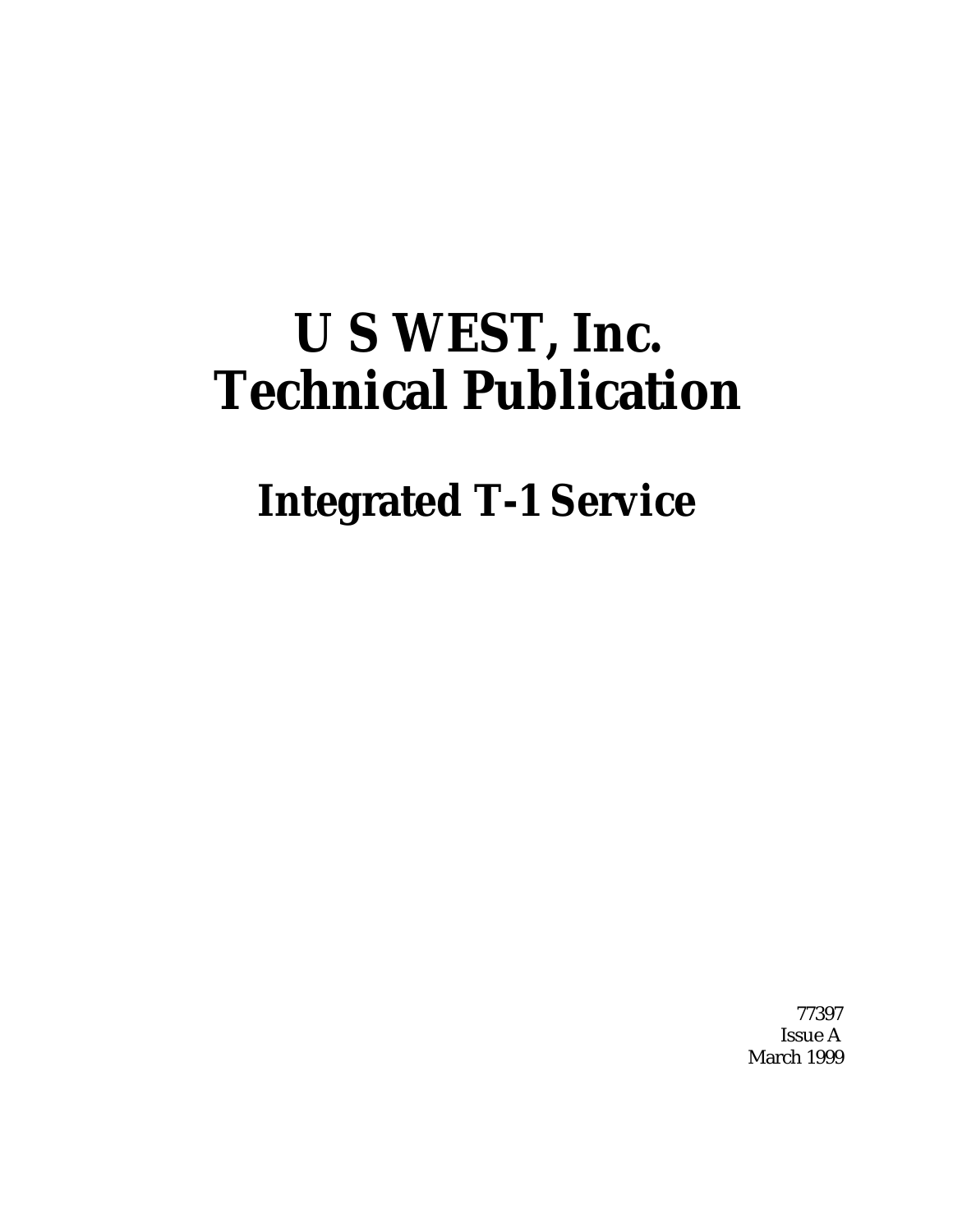# **U S WEST, Inc. Technical Publication**

# **Integrated T-1 Service**

Copyright 1999 77397 Printed in U.S.A. Issue A All Rights Reserved March 1999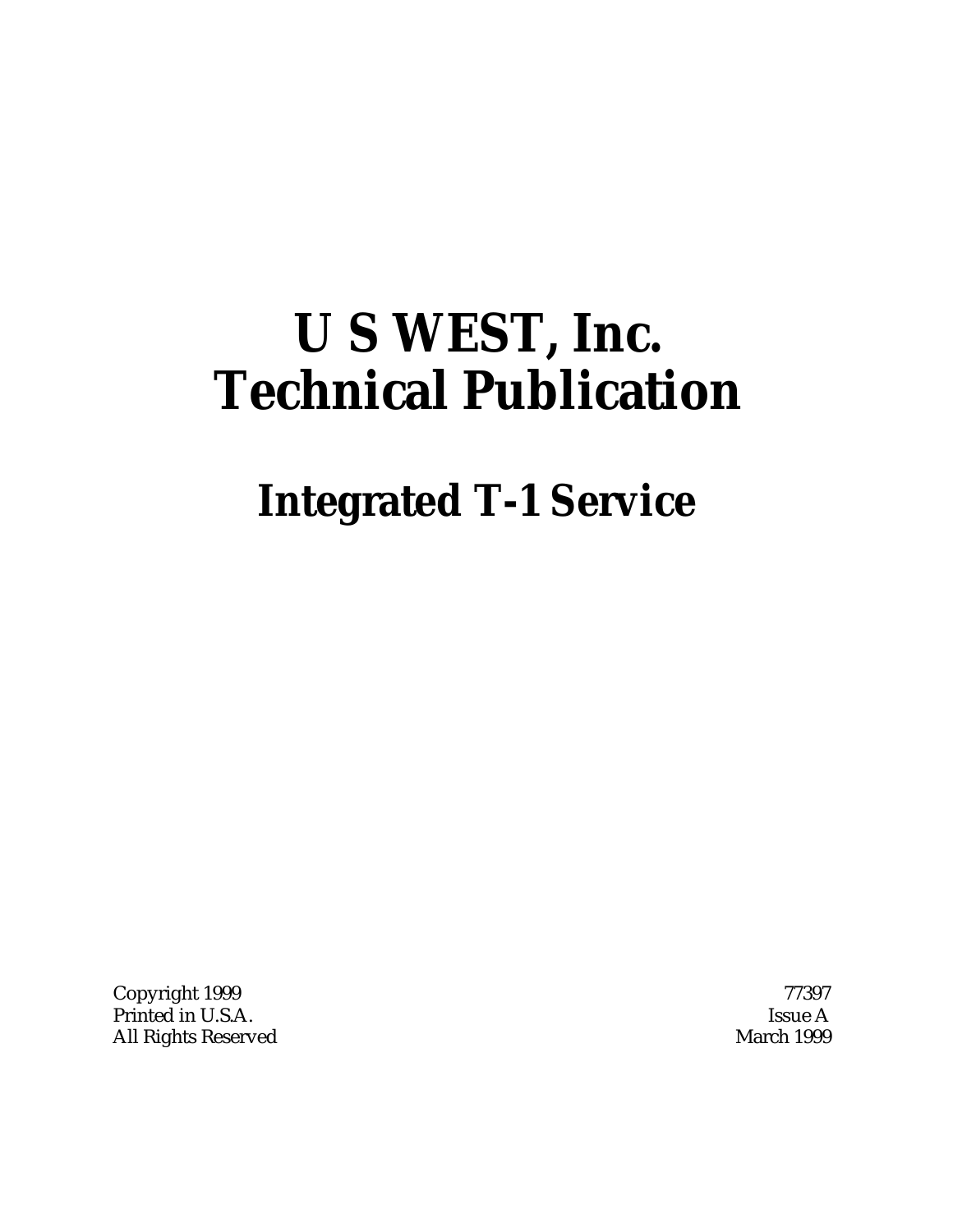### **NOTICE**

Technical Publication 77397 *U S WEST Integrated T-1* provides information about Digital Switched Service and the various ways which it can be integrated with other U S WEST services. The Integrated T-1 (IT1) interface to the customer is a Digital Signal Level 1 (DS1) Channel at 1.544 Mbit/s transmission rate. Pub 77397 is intended to be used with Technical Publication 77375, *1.544 Mb/s Channel Interfaces*.

U S WEST reserves the right to revise this document for any reason, including but not limited to, conformity with standards promulgated by various governmental or regulatory agencies; utilization of advances in the state of the technical arts; or to reflect changes in the design of equipment, techniques, or procedures described or referred to herein.

Liability to anyone arising out of use or reliance upon any information set forth herein is expressly disclaimed, and no representation or warranties, expressed or implied, are made with respect to the accuracy or utility of any information set forth herein.

This document is not to be construed as a suggestion to any manufacturer to modify or change any of its products, nor does this publication represent any commitment by U S WEST to purchase any specific products. Further, conformance to this publication does not constitute a guarantee of a given supplier's equipment and/or its associated documentation.

Future issues of Technical Publication 77397 will be announced to the industry at least 45 days prior to the issuance date. This notice, which will come through our standard customer notification channels, will allow the customer time to comment on the proposed revisions.

Ordering information for U S WEST Publications can be obtained from the Reference Section of this document.

If further information is required, please contact:

U S WEST Manager - Writing Services 700 W Mineral Ave., Rm IA-B13.34 Littleton, CO 80120 (303) 707-7454 Email: sromano@uswest.com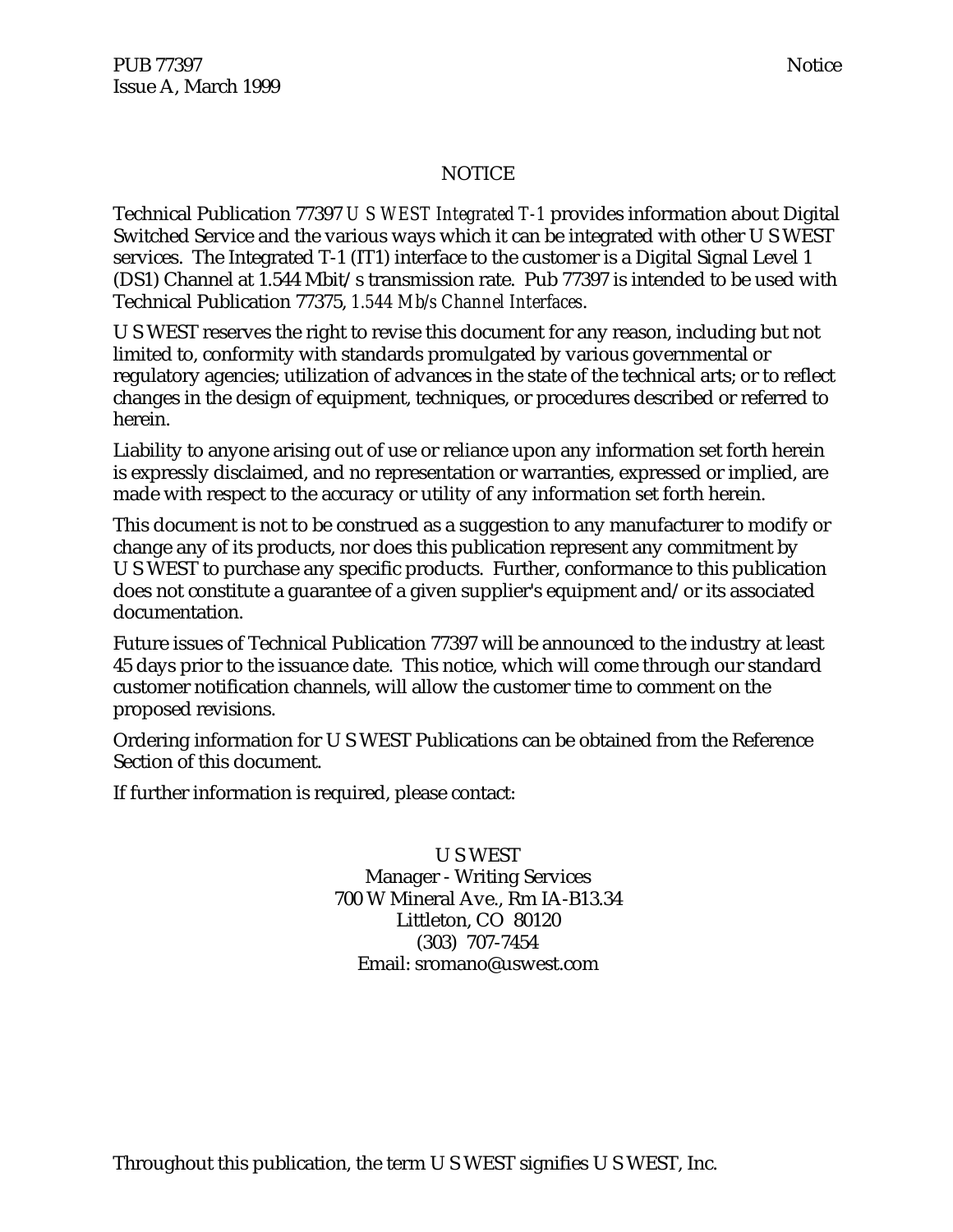#### **COMMENTS**

#### PLEASE TEAR OUT AND SEND YOUR COMMENTS/SUGGESTIONS TO:

#### U S WEST Manager - Writing Services 700 W Mineral Ave., Rm IA-B13.34 Littleton, CO 80120 (303) 707-7454 Email: sromano@uswest.com

Information from you helps us to improve our Publications. Please take a few moments to answer the following questions and return to the above address.

| Was this Publication valuable to you in determining<br>our requirements?                                                                                | <b>YES</b> |                 |
|---------------------------------------------------------------------------------------------------------------------------------------------------------|------------|-----------------|
| Was the information accurate and up-to-date?                                                                                                            | <b>YES</b> | NO              |
| Was the information easily understood?                                                                                                                  | <b>YES</b> | NO <sub>1</sub> |
| Were the contents logically sequenced?                                                                                                                  | <b>YES</b> | NO              |
| Were the printed pages legible?                                                                                                                         | <b>YES</b> | NO              |
| Do you feel the description in the Catalog of Technical<br>Information and/or Digest of Technical Information<br>adequately described this Publication? | <b>YES</b> | NO.             |

If you answered NO to any of the questions and/or if you have any other comments or suggestions, please explain:

| (Attach additional sheet, if necessary) |
|-----------------------------------------|
|                                         |
|                                         |
|                                         |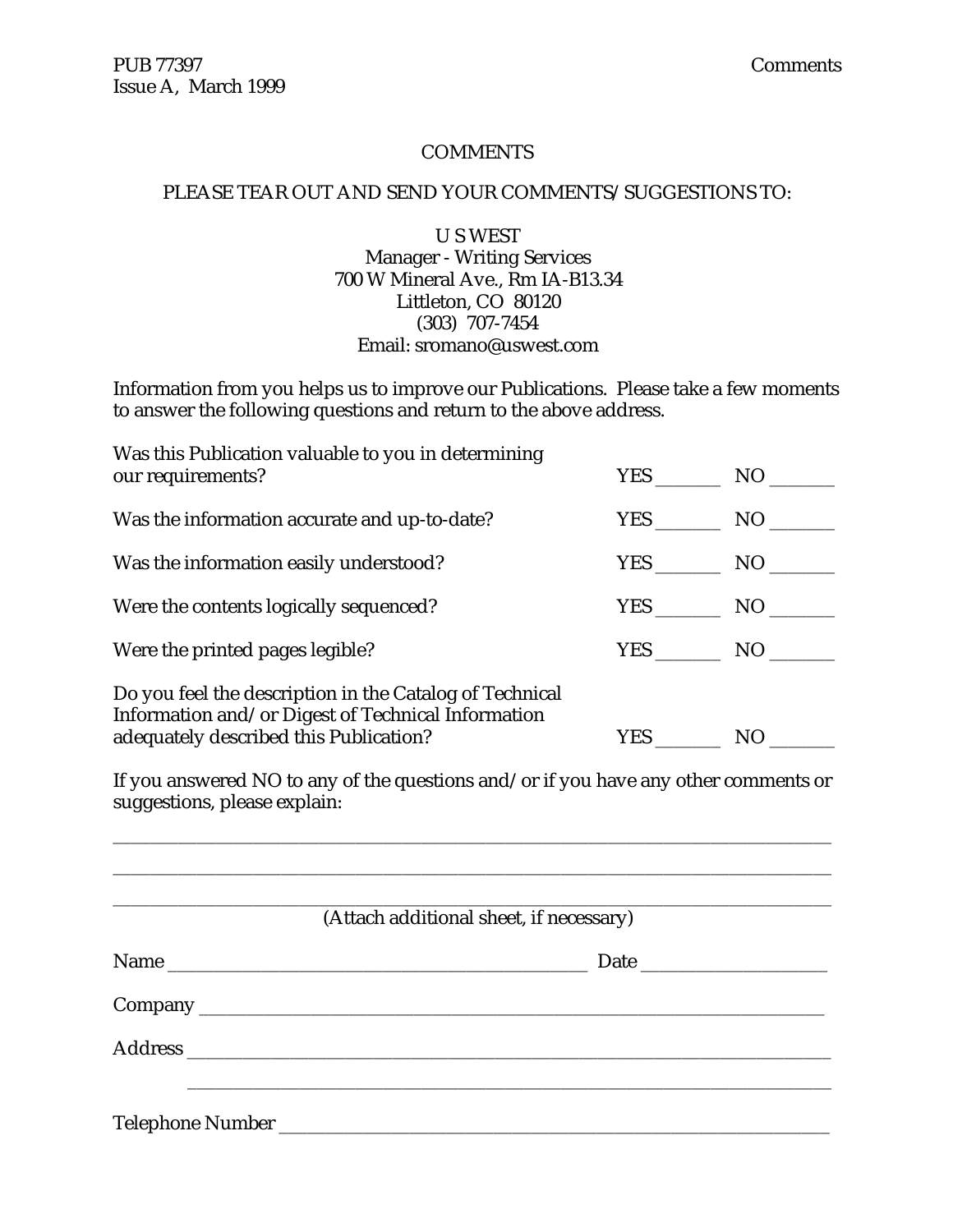|    |     | <b>Chapter and Section</b>                           | Page |
|----|-----|------------------------------------------------------|------|
| 1. |     |                                                      |      |
|    | 1.1 |                                                      |      |
|    | 1.2 |                                                      |      |
|    | 1.3 |                                                      |      |
|    | 1.4 |                                                      |      |
| 2. |     |                                                      |      |
|    | 2.1 |                                                      |      |
|    | 2.2 |                                                      |      |
|    | 2.3 |                                                      |      |
|    | 2.4 |                                                      |      |
| 3. |     |                                                      |      |
|    | 3.1 |                                                      |      |
|    |     | 3.1.1                                                |      |
|    |     | 3.1.2                                                |      |
|    | 3.2 |                                                      |      |
|    |     | 3.2.1                                                |      |
|    |     | 3.2.2                                                |      |
| 4. |     |                                                      |      |
|    | 4.1 |                                                      |      |
|    | 4.2 |                                                      |      |
|    |     | 4.2.1                                                |      |
|    |     | 4.2.2                                                |      |
|    | 4.3 | Compatible Network Channel Interface (NCI) Codes 4-2 |      |
|    | 4.4 |                                                      |      |
|    |     | 4.4.1                                                |      |
|    | 4.5 |                                                      |      |
|    |     |                                                      |      |
| 5. |     |                                                      |      |
|    | 5.1 |                                                      |      |
|    |     | 5.1.1                                                |      |
|    |     | 5.1.2                                                |      |
|    | 5.2 |                                                      |      |
|    | 5.3 |                                                      |      |
|    | 5.4 |                                                      |      |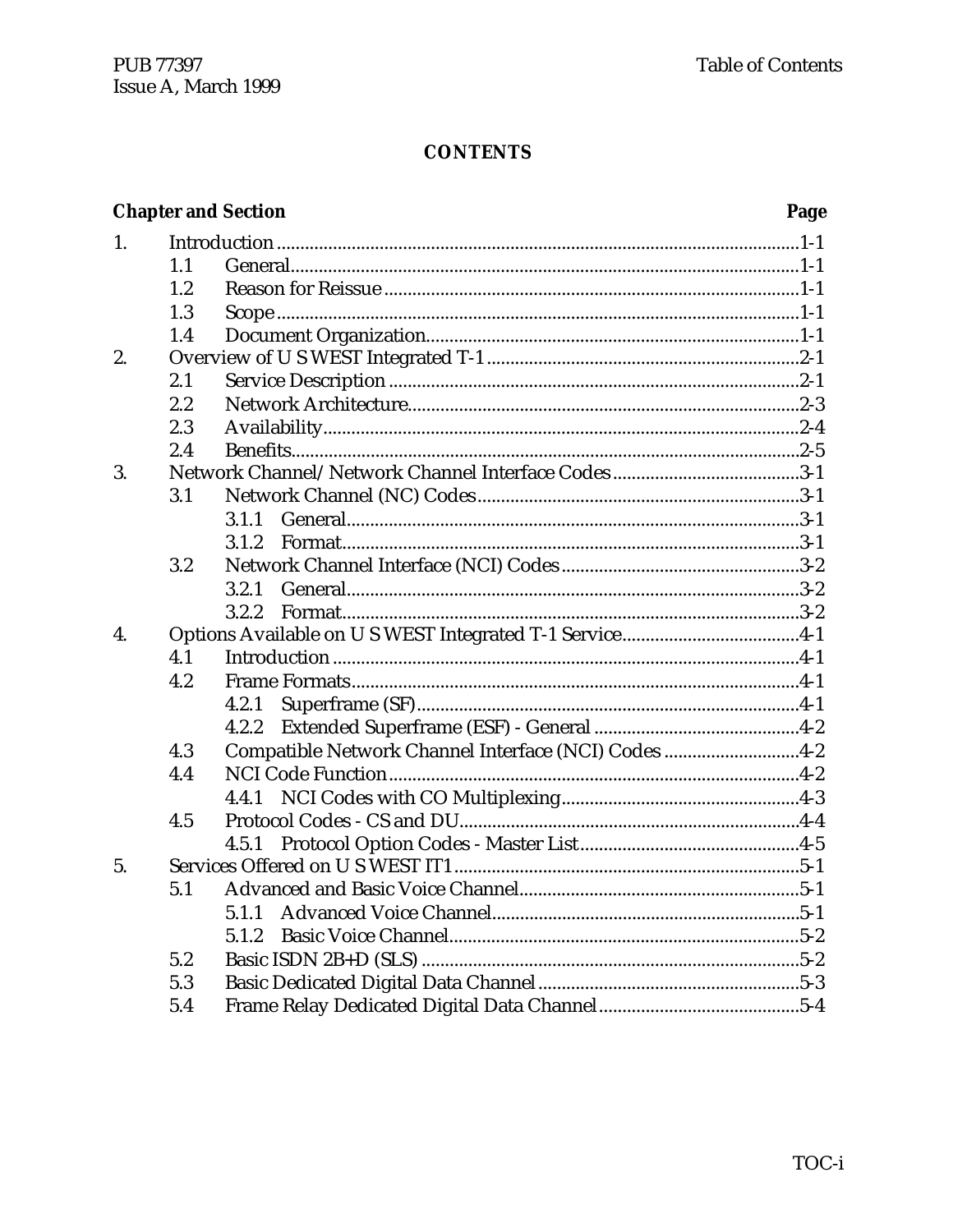# **CONTENTS (Continued)**

# **Chapter and Section Page** 6. Definitions...................................................................................................................6-1 6.1 Acronyms ........................................................................................................6-1 6.2 Glossary...........................................................................................................6-2 7. References....................................................................................................................7-1 7.1 American National Standards Institute Documents.................................7-1 7.2 AT&T Documents ..........................................................................................7-1 7.3 Bellcore Documents .......................................................................................7-1 7.4 U S WEST Technical Publications................................................................7-1 7.5 Ordering Information....................................................................................7-2 7.6 Trademarks .....................................................................................................7-3

#### **Figures**

# **Tables**

| $3-1$ |                                                                     |  |
|-------|---------------------------------------------------------------------|--|
| $4-1$ | Codes for Customer Premises to CO Channel with a CO Multiplexer4-3  |  |
| $4-2$ |                                                                     |  |
| $4-3$ |                                                                     |  |
| $5-1$ |                                                                     |  |
| $5-2$ |                                                                     |  |
| $5-3$ |                                                                     |  |
| $5-4$ | NC Codes for Ordering Basic Dedicated Digital Data Channel 5-3      |  |
| $5-5$ | NC Codes for Ordering Frame Relay Dedicated Digital Data Channel5-4 |  |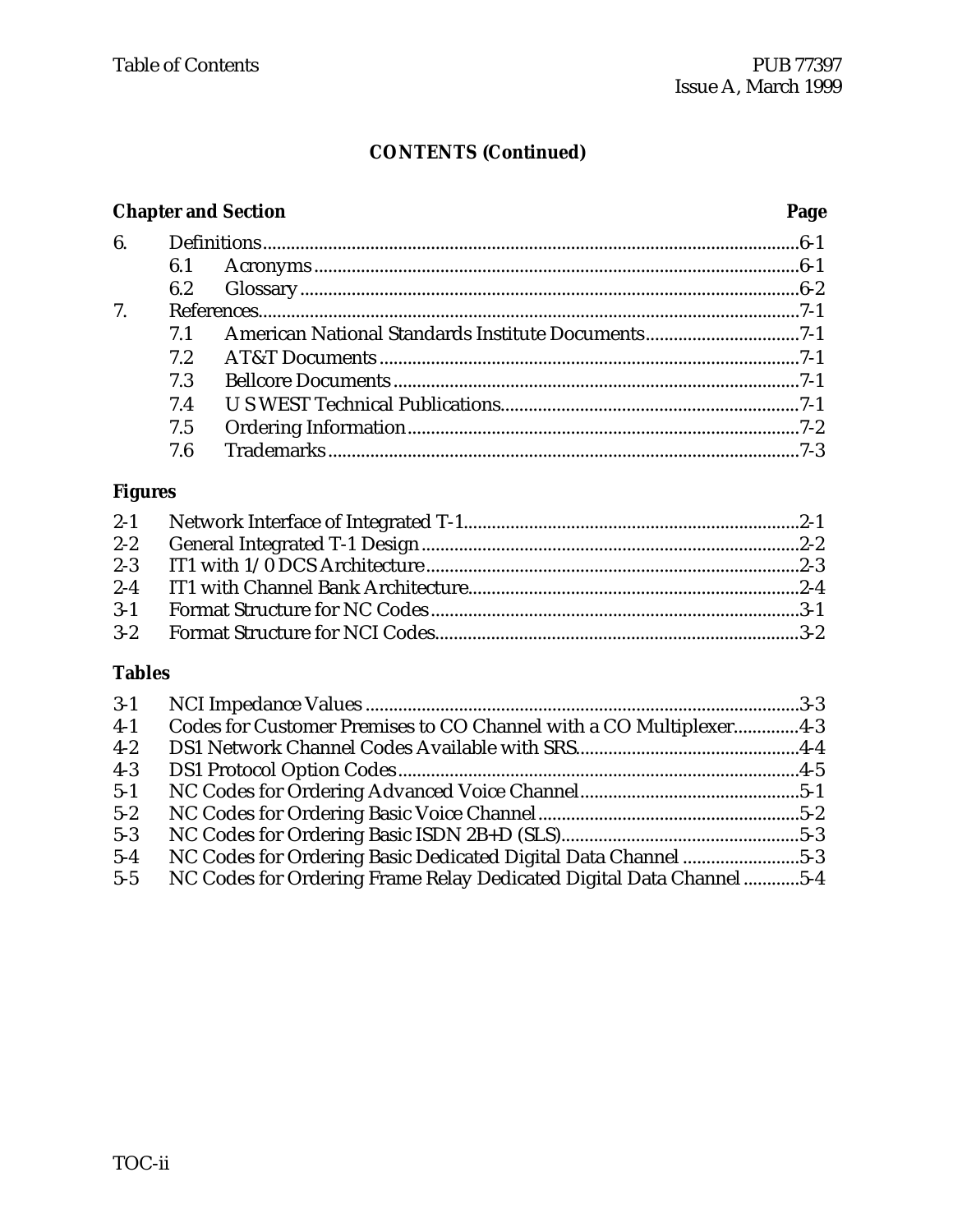# **Chapter and Section**

 $1.$ 

# Page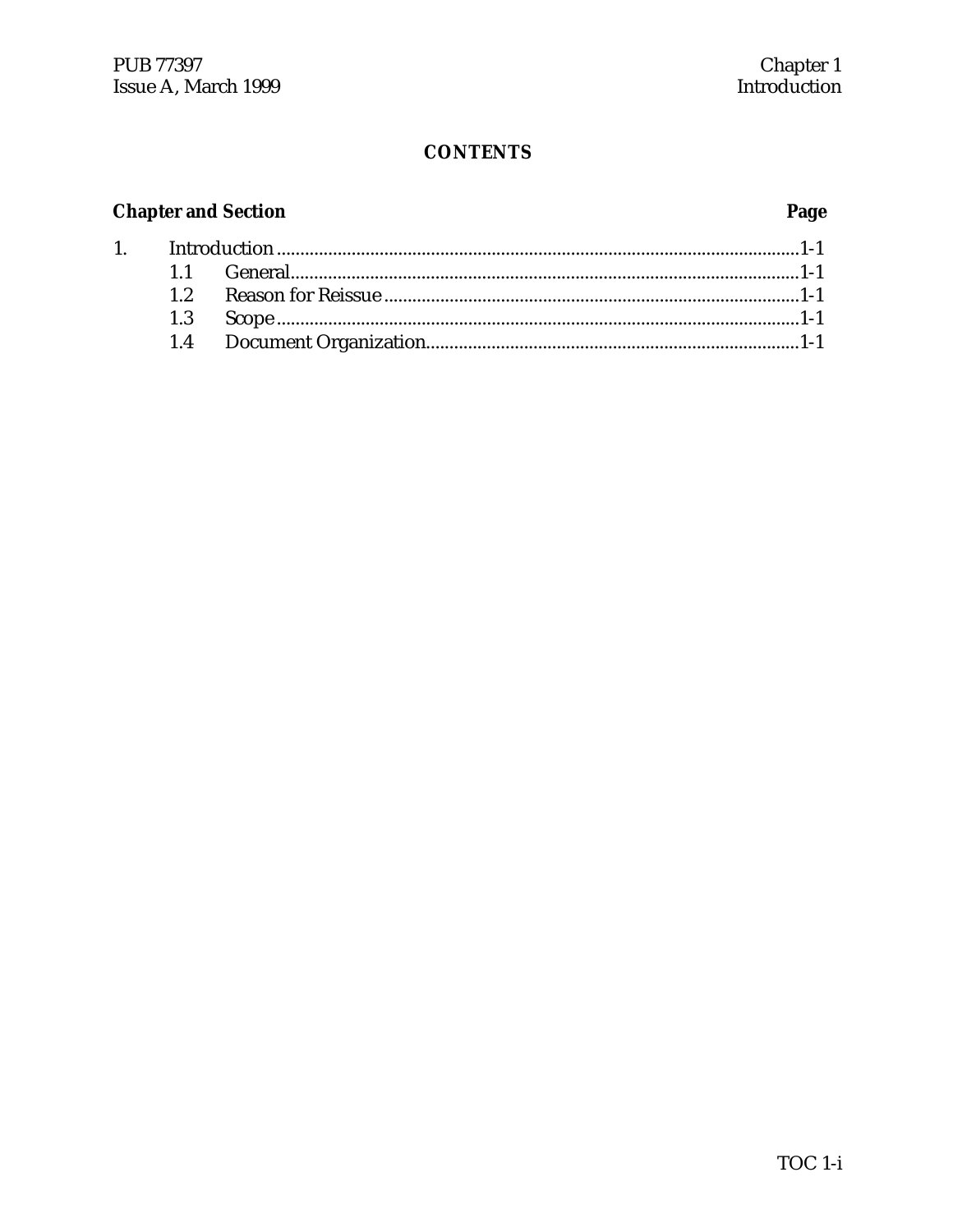#### **1. Introduction**

#### **1.1 General**

Technical Publication 77397 *U S WEST Integrated T-1* provides information about Integrated T-1 (IT1) Service and the various ways which it can be integrated with other U S WEST services. The Integrated T-1 interface to the customer is a Digital Signal Level 1 (DS1) Channel at a 1.544 Mbit/s transmission rate. PUB 77397 is intended to be used with Technical Publications 77375, *1.544 Mbit/s Channel Interfaces,* and 77200 *U S WEST DS1 Service and U S WEST DS1 Rate Synchronization Service.*

#### **1.2 Reason for Reissue**

This is a new Technical Publication. Any changes or reasons for reissue will be identified in this section.

# **1.3 Scope**

This publication describes the Integrated T-1 Service and defines different available options when ordering Integrated T-1. The publication also provides the Network Channel (NC) and Network Channel Interface (NCI) codes and their definitions associated with IT1 options. The document also includes other services that can be integrated with IT1 and the NC and NCI code combinations to assist customers in ordering the service(s).

# **1.4 Document Organization**

This publication is organized as follows:

| Chapter 1        | <b>Introduction</b> - provides the purpose and general information about this<br>document.                                                                                                               |
|------------------|----------------------------------------------------------------------------------------------------------------------------------------------------------------------------------------------------------|
| <b>Chapter 2</b> | Overview of U S WEST Integrated T-1 - describes the service and its<br>architecture.                                                                                                                     |
| <b>Chapter 3</b> | <b>Network Channel/Network Channel Interface Codes - illustrates</b><br>compatible NC and NCI code combination tables for ordering the services<br>described in the chapter.                             |
| <b>Chapter 4</b> | Options Available on U S WEST Integrated T-1 Service - provide a<br>general explanation and architecture for IT1 Service.                                                                                |
| <b>Chapter 5</b> | Services Offered on U S WEST IT1 - illustrates brief discussion of<br>services offered with IT1 and compatible NC and NCI code combination<br>tables for ordering the services described in the chapter. |
| Chapter 6        | <b>Definitions</b>                                                                                                                                                                                       |
| <b>Chapter 7</b> | <b>References</b>                                                                                                                                                                                        |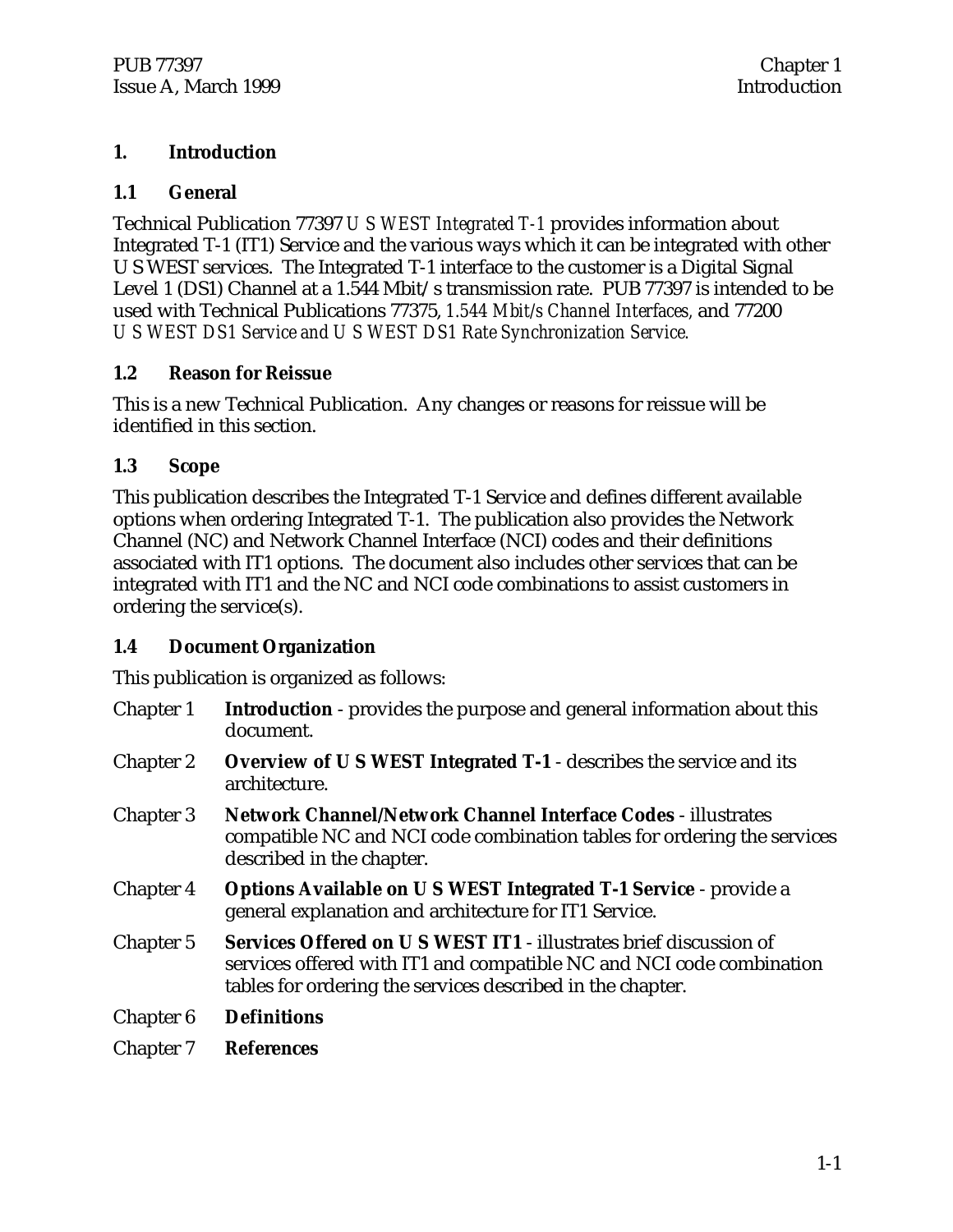|     | <b>Chapter and Section</b> | Page |
|-----|----------------------------|------|
|     |                            |      |
|     |                            |      |
| 2.2 |                            |      |
|     |                            |      |
| 2.4 |                            |      |

# **Figures**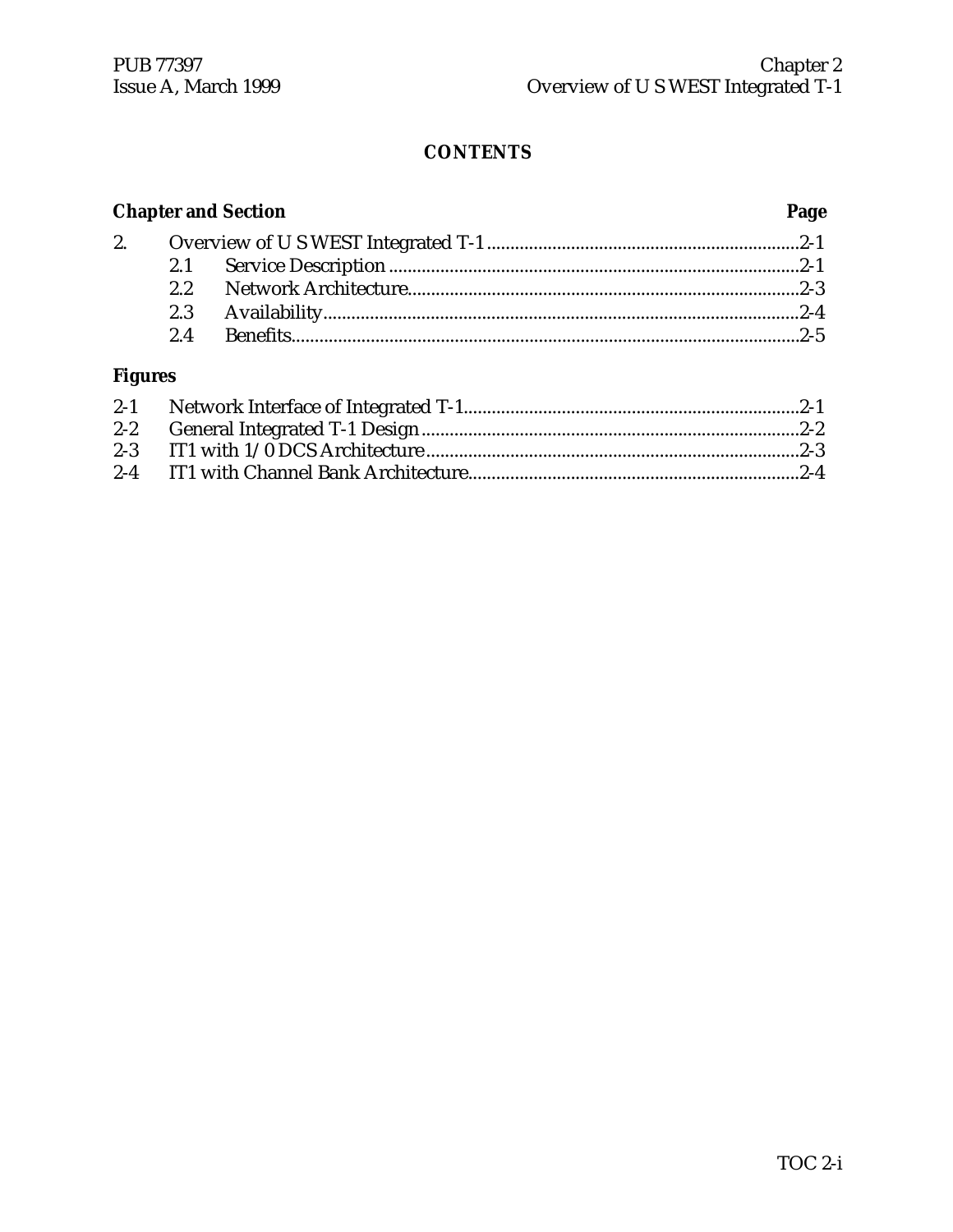### **2. Overview of U S WEST Integrated T-1**

This chapter provides an overview of U S WEST Private Line Transport Integrated T-1 (IT1) service. IT1 Service is a high capacity, high performance information channel designed to perform multiple functions. It is a dedicated, end-to-end digital transport service designed for full duplex, point-to-point transmission at 1.544 Mbit/s. It consists of 24 Digital Signal Level 0 (DS0) channels (64kb/s each) which can be utilized to provide different services.

IT1 Service offers digital transport within U S WEST's territory. The network links the population centers of this vast geographic region together to provide virtually unlimited service to subscribers wherever they reside or do business. This service can offer increased value to subscribers because it provides security, reliability, protection, and rate stability.

A description of the Network Interface (NI) may assist the reader to understand IT1 design. It is the point of demarcation on the end-user's (EU) premises at which U S WEST's responsibility for the provision of service ends. Figure 2-1 gives a pictorial representation of the Network Interface.



**Figure 2-1** Network Interface of Integrated T-1

#### **2.1 Service Description**

Integrated T-1 is a two point digital intrastate/intralata dedicated (private line) service which utilizes Digital Signal 1 (DS1) facilities. DS1 provides a channel that transmits a digital signal at the rate of 1.544 Mbit/s between the customer premises and U S WEST's Wire Center. This DS1 channel at the Network Interface is also referred to as a Digital High Capacity Channel. The service allows customers to "channelize" the DS1 into twenty-four channels using their Customer Provided Equipment (CPE). The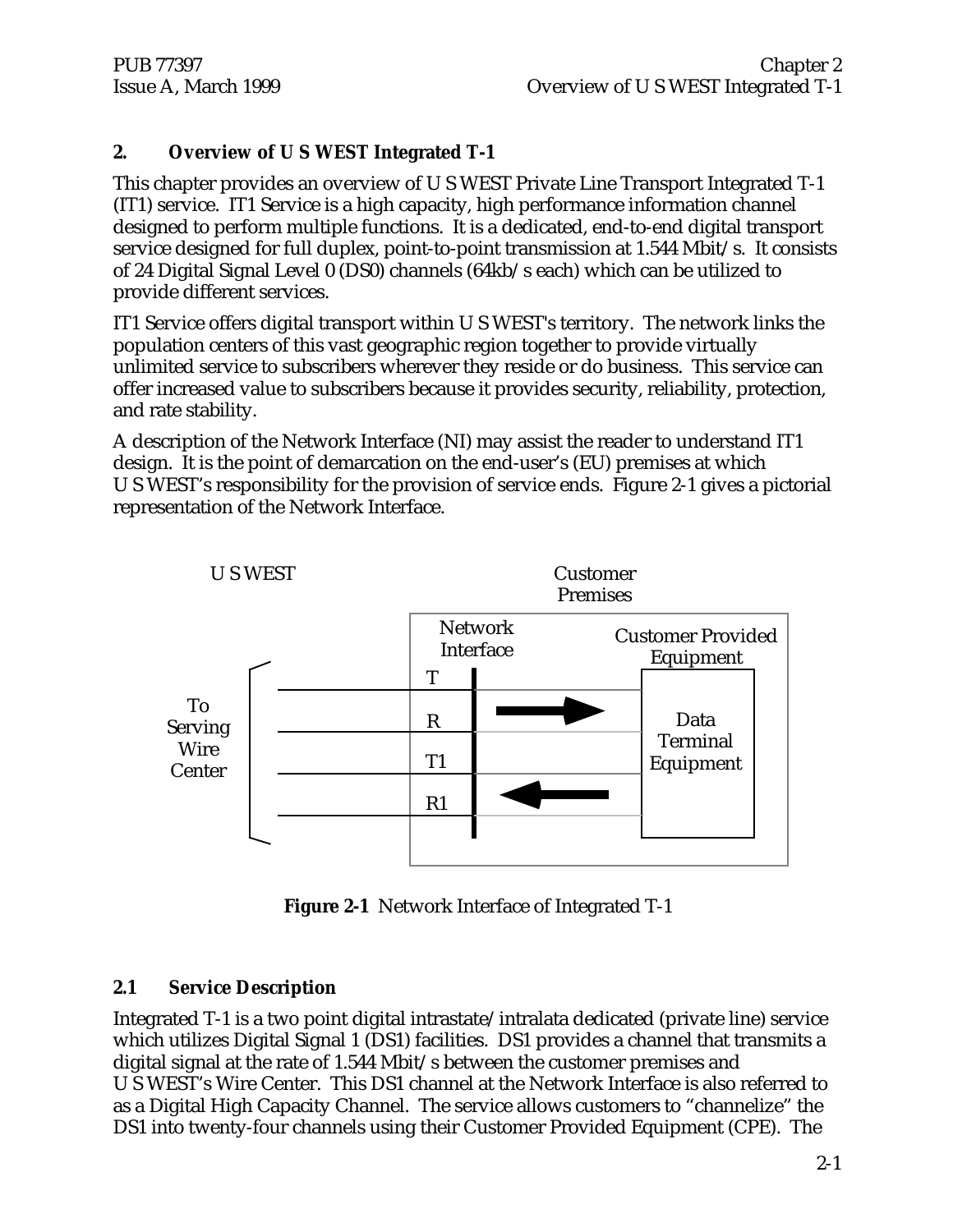Chapter 2 **PUB** 77397 Overview of U S WEST Integrated T-1 Issue A, March 1999

CPE for example may include a Private Branch Exchange (PBX), D4 type channel bank, CODEC equipment or a router. Figure 2-2 describes the general IT1 design.

Customers who own a Multiplexer may purchase IT1 that will include from one to twenty-four voice and data channels. These channels can be utilized for different services at the customer's discretion.

A combination of up to 24 channels are used to transport voice, and/or data applications such as Advanced Voice Channel, Basic Voice Channel, Basic ISDN 2B+D (SLS), Basic Dedicated Digital Data Channel, and Frame Relay Dedicated Digital Data Channel. A description of these services is given in Chapter 5.

These channels can be used to provide facilities for modem pools, file transfer, distance learning applications, imaging, LAN/WAN interconnections, video arrangements, voice tie lines and voice/data multiplexing on a single DS1 facility.

The voice and data services available and Network Channel/Network Channel Interface (NC/NCI) codes for ordering are discussed in Chapter 5.



**Figure 2-2** General Integrated T-1 Design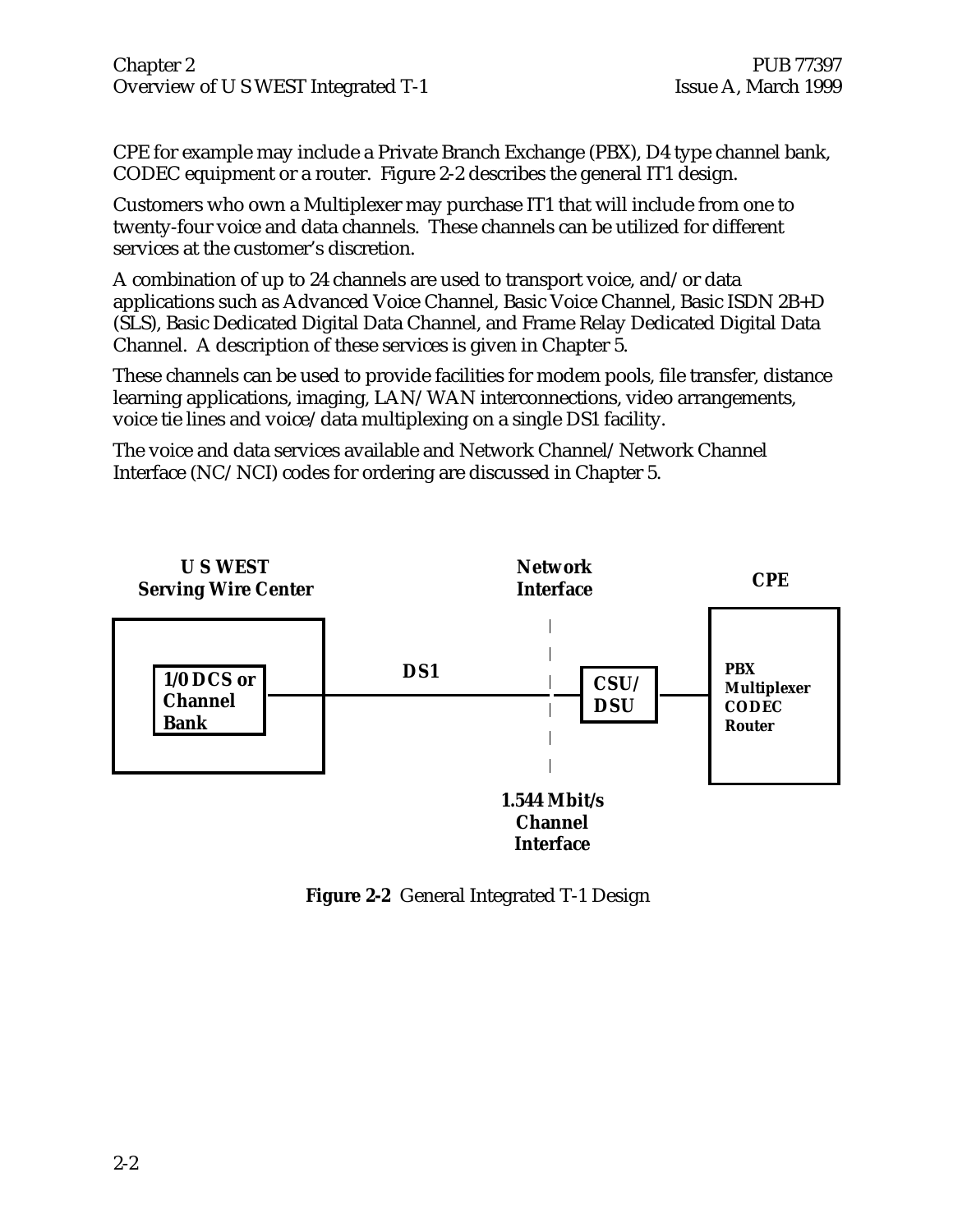#### **2.2 Network Architecture**

The customer specifies the number of voice and data channels required for different services (e.g., Advanced Voice Channel, Basic Voice Channel, Basic Dedicated Digital Data Channel, Frame Relay Dedicated Digital Data Channel, Basic ISDN 2B+D (SLS), etc.) Advanced Voice Channels terminate on the Trunk side of the switch, Basic Voice Channels terminate on the line side of the switch using a multiplexer. The multiplexer may be a 1/0 Digital Cross-Connect System (DCS) machine or a channel bank. Frame Relay Dedicated Digital Data Channel Service is directed to a Frame Relay Switch.

The architecture used to provide service to the customer is at U S WEST's discretion and is dependent on the facilities available at the Central Office (CO). The network architectures, which use the 1/0 DCS solution, are shown in Figure 2-3. In locations where it is not possible to provide IT1 through a 1/0 DCS, the service will be provisioned via channel banks as shown in Figure 2-4.



**Figure 2-3** IT1 with 1/0 DCS Architecture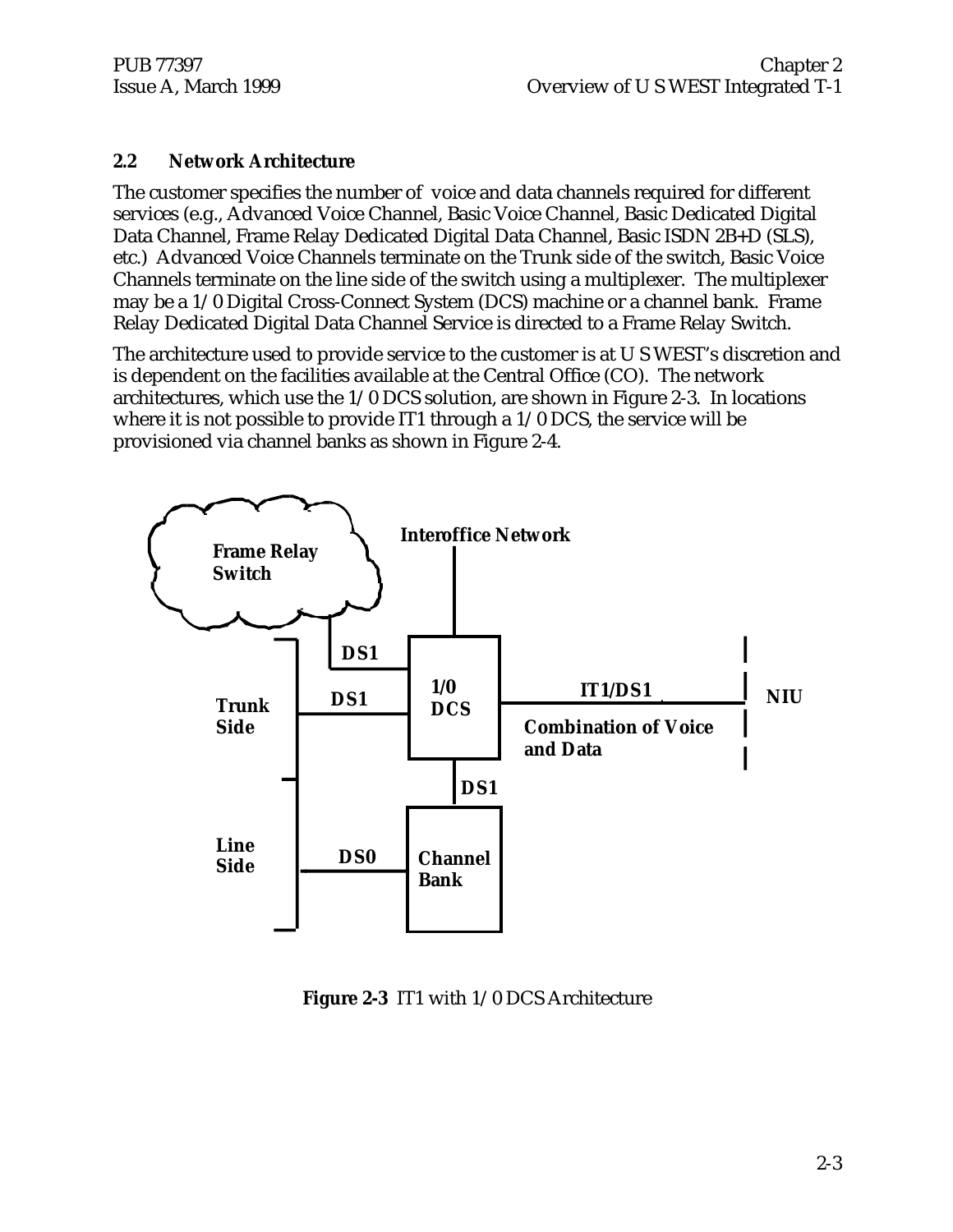

**Figure 2-4** IT1 with Channel Bank Architecture

#### **2.3 Availability**

The voice channel which may be ordered on IT1 Service, is provided from either a U S WEST analog or digital switch, thereby making the service available across the U S WEST 14 state region.

Availability of the Frame Relay Dedicated Digital Data channel is limited to specific metropolitan locations. Availability of the ISDN Basic Rate Access Link is also subject to the type of switch in the serving U S WEST Central Office.

Customers may refer to the Local Exchange and Network Services Tariff from their state's Public Utilities Commission Office for the IT1 offering and pricing information.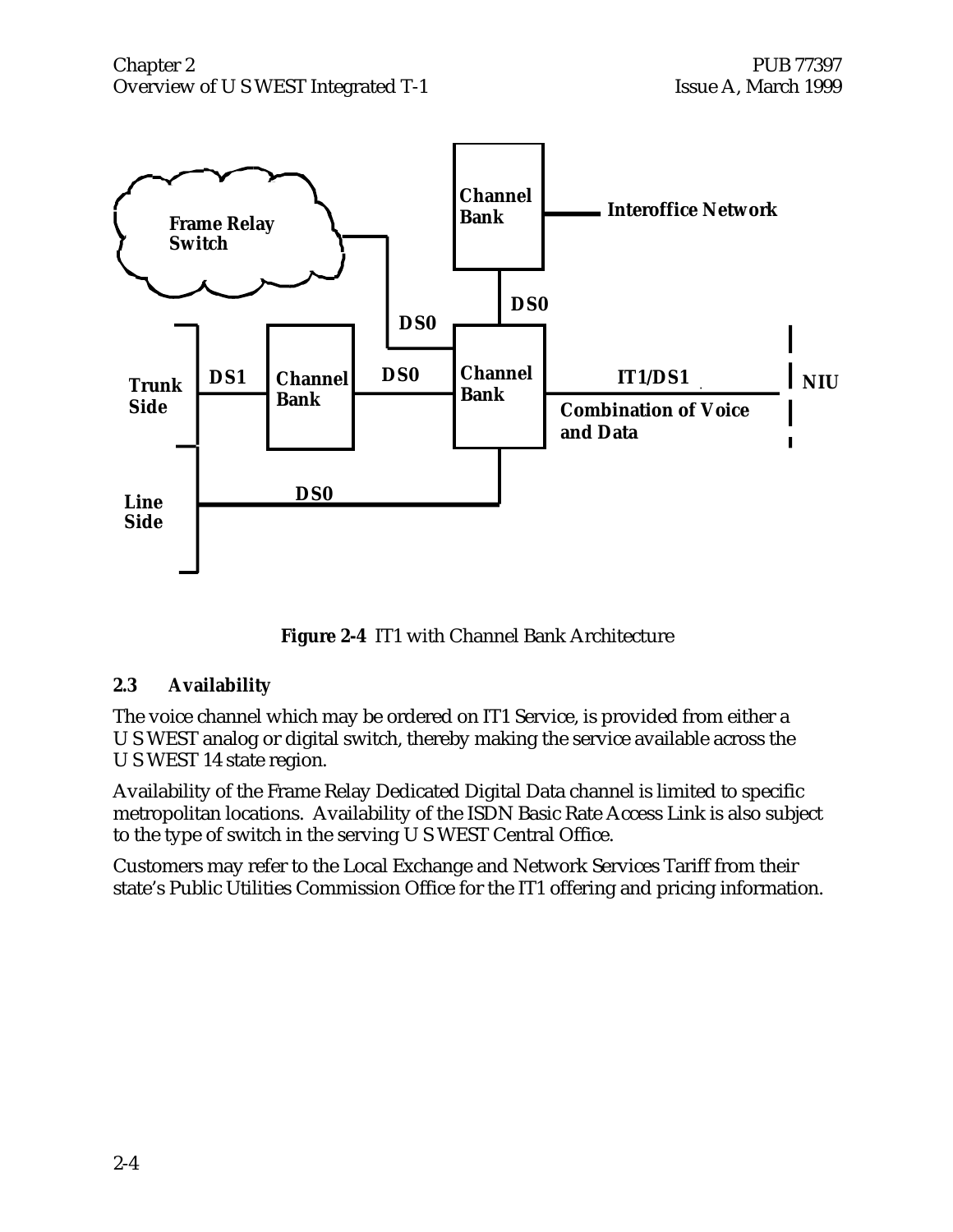#### **2.4 Benefits**

Integrated T-1 offers many benefits to each potential customer who:

- Currently owns a digital PBX
- Plans to purchase a new digital PBX or grow their existing PBX
- Wants to save capital expense up front on the purchase of a new PBX
- Wants the reliability and low error rate of digital transmission
- Wants precision timing for call accounting software
- Uses dial-up data
- Requires 56 or 64 kb/s transmission
- Wants to update to current technology
- Needs a reduce loss level on trunks
- Needs Digital Data Service in addition to voice channels
- Wants U S WEST's 800 Service to be used with IT1
- Wants Fractional Frame Relay
- Wants to aggregate DS0
- Wants a variety of services on one DS1 pipe at a reduced cost
- Needs secured, reliable, protected and rate stabilized service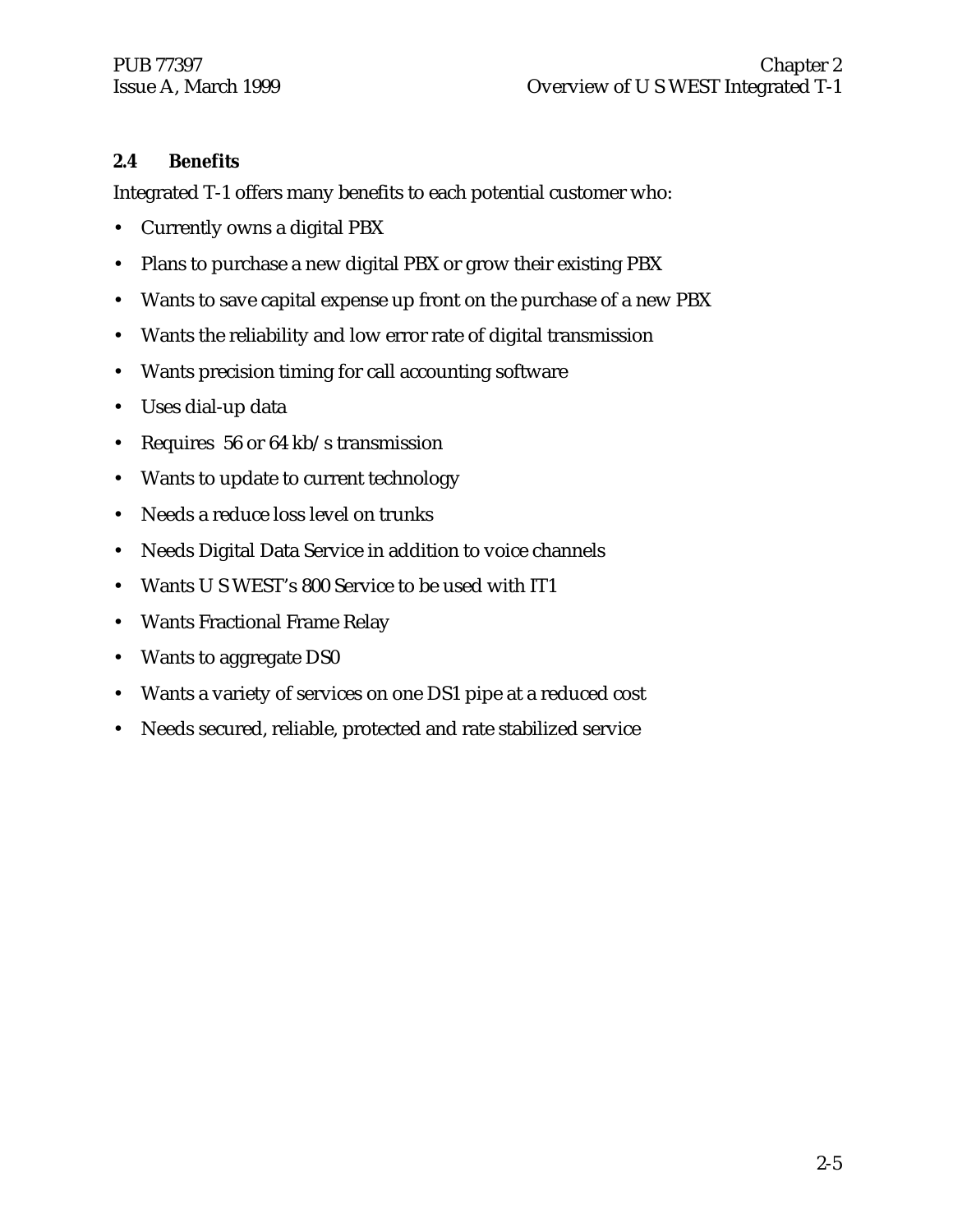|                |         | <b>Chapter and Section</b> | Page |
|----------------|---------|----------------------------|------|
| 3.             |         |                            |      |
|                | 3.1     |                            |      |
|                |         |                            |      |
|                |         |                            |      |
|                | $3.2\,$ |                            |      |
|                |         |                            |      |
|                |         | 3.2.2                      |      |
| <b>Figures</b> |         |                            |      |
| $3-1$          |         |                            |      |
| $3 - 2$        |         |                            |      |
| <b>Tables</b>  |         |                            |      |
| $3-1$          |         |                            | .3-3 |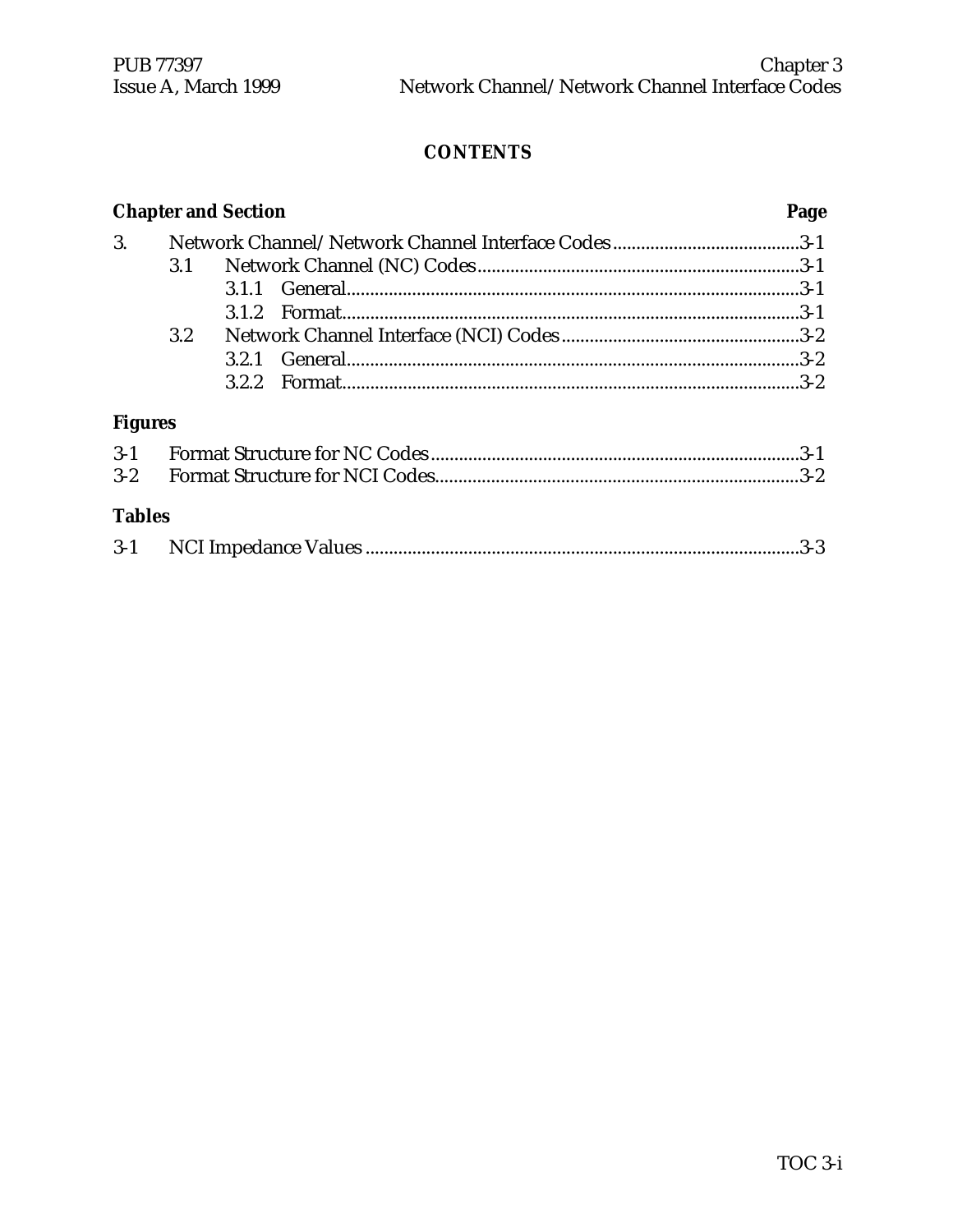#### **3. Network Channel/Network Channel Interface Codes**

#### **3.1 Network Channel (NC) Codes**

#### **3.1.1 General**

Network Channel (NC) codes are a part of the Bellcore COMMON LANGUAGE® code set. The NC code is used to identify a channel used with the service. This section identifies the available channels and their NC codes.

#### **3.1.2 Format**

An NC code is a four-character code with two data elements:

- Channel Code
- Optional Feature Code

The format is illustrated in Figure 3-1.

| Data Element              | Channel Code |            | Optional Feature Code |
|---------------------------|--------------|------------|-----------------------|
| <b>Character Position</b> |              |            |                       |
| Character Key             |              | $X$ or $-$ | $X$ or $-$            |

**N e t w o r k C h a n n e l C o d e**

 $X =$  Alphanumeric

 $=$  Hyphen

**Figure 3-1** Format Structure for NC Codes

The **Channel Code** (character positions 1 and 2) is a two-character alpha or alphanumeric code that describes the channel service in an abbreviated form. The channel code will frequently, but not always, be specified as the service code of the special service circuits or the transmission grade of the message trunk circuit. The NC channel code field is always filled.

The **Optional Feature Code** (character positions 3 and 4) is a two-character alpha or alphanumeric or hyphen code that represents the option codes available for each channel code. Varying combinations of this code will allow the customer to enhance the technical performance of the requested channel, or to further identify the type of service. It is also used to specify options such as conditioning, effective 4-wire, multiplexing, etc. The NC optional code field is always filled.

Further information about NC Codes may be found in ANSI T1.223-1997, *Information Interchange — Structure and Representation of Network Channel (NC) and Network Channel Interface (NCI) Codes for the North American Telecommunications System.*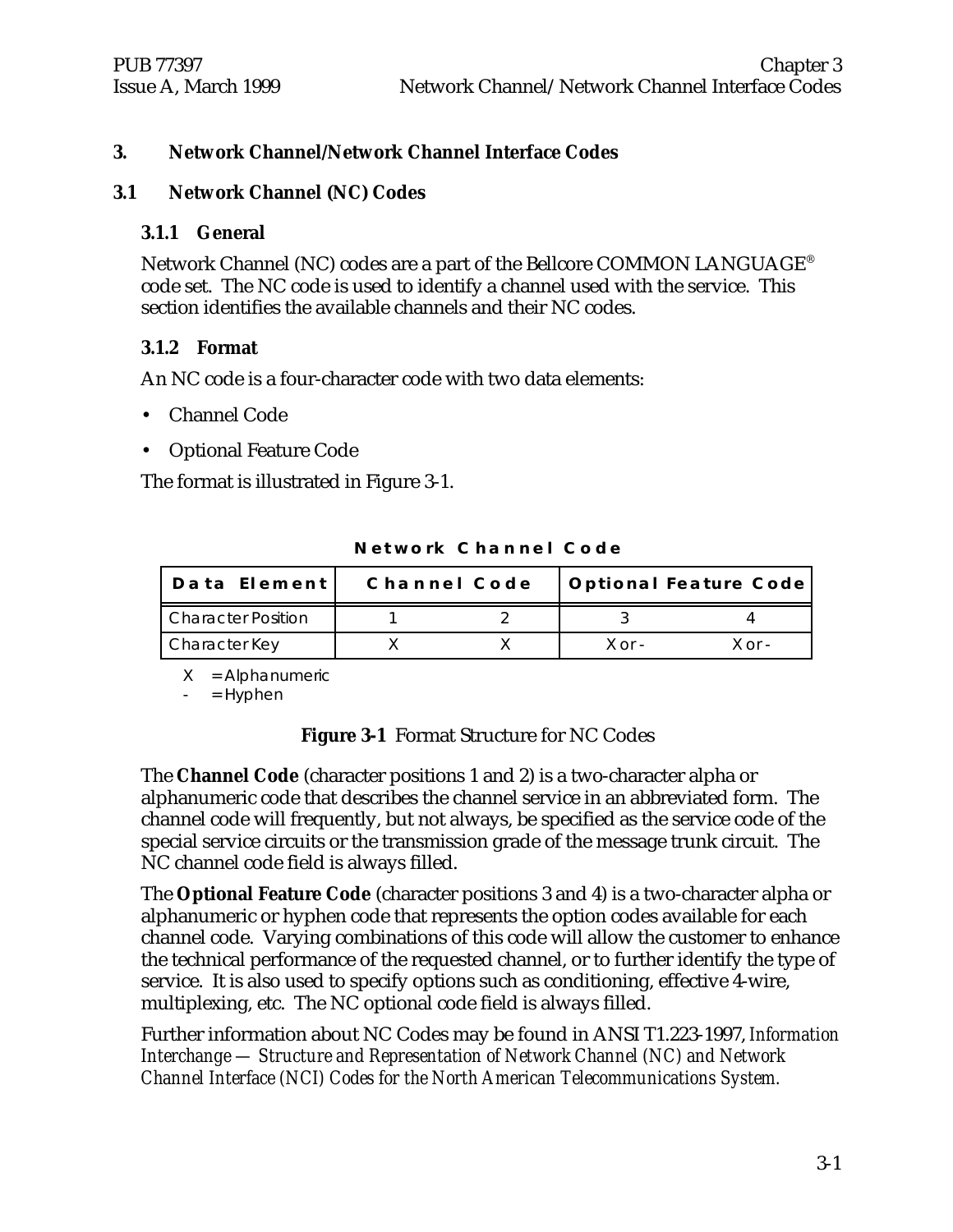#### **3.2 Network Channel Interface (NCI) Codes**

#### **3.2.1 General**

Network Channel Interface (NCI) codes are a part of the COMMON LANGUAGE® code set. The NCI code is used to identify a network interface of a service in our mechanized systems.

#### **3.2.2 Format**

An NCI code is a maximum twelve-character code that consists of five (5) data elements:

- Total Conductors
- Protocol
- Impedance
- Protocol Options
- Transmission Level Point(s) (TLP) not required for this digital service.

The first three fields are required. The last two are optional. The format is illustrated in Figure 3-2.

| <b>Total Conductors</b> |                |   | Protocol |   | D |   | <b>Protocol Options</b> |   | D         |            | <b>TLP Level</b> |
|-------------------------|----------------|---|----------|---|---|---|-------------------------|---|-----------|------------|------------------|
|                         |                |   |          | m | e |   |                         |   | e         |            | R                |
|                         |                |   |          | p |   |   |                         |   |           |            | e                |
|                         |                |   |          | e |   |   |                         |   |           | a          | C                |
|                         |                |   |          | d | m |   |                         |   | m         | n          | e                |
|                         |                |   |          | a |   |   |                         |   |           | S          |                  |
|                         |                |   |          | n |   |   |                         |   |           | m          | v                |
|                         |                |   |          | C | e |   |                         |   | e         |            | e                |
|                         |                |   |          | e |   |   |                         |   |           |            |                  |
|                         | $\mathfrak{p}$ | 3 | 4        | 5 | 6 | 7 | 8                       | 9 | 10        | 11         | 12               |
| N                       | N              | Α | A        | X |   | X | Χ                       | X | $\bullet$ | $X$ or $-$ | X or -           |

**N e t w o r k C h a n n e l I n t e r f a c e C o d e**

 $A = Alpha$ 

 $N =$  Numeric

- $X =$  Alphanumeric
- = Delimiter (normally a period)
- $-$  = Hyphen

**Figure 3-2** Format Structure for NCI Codes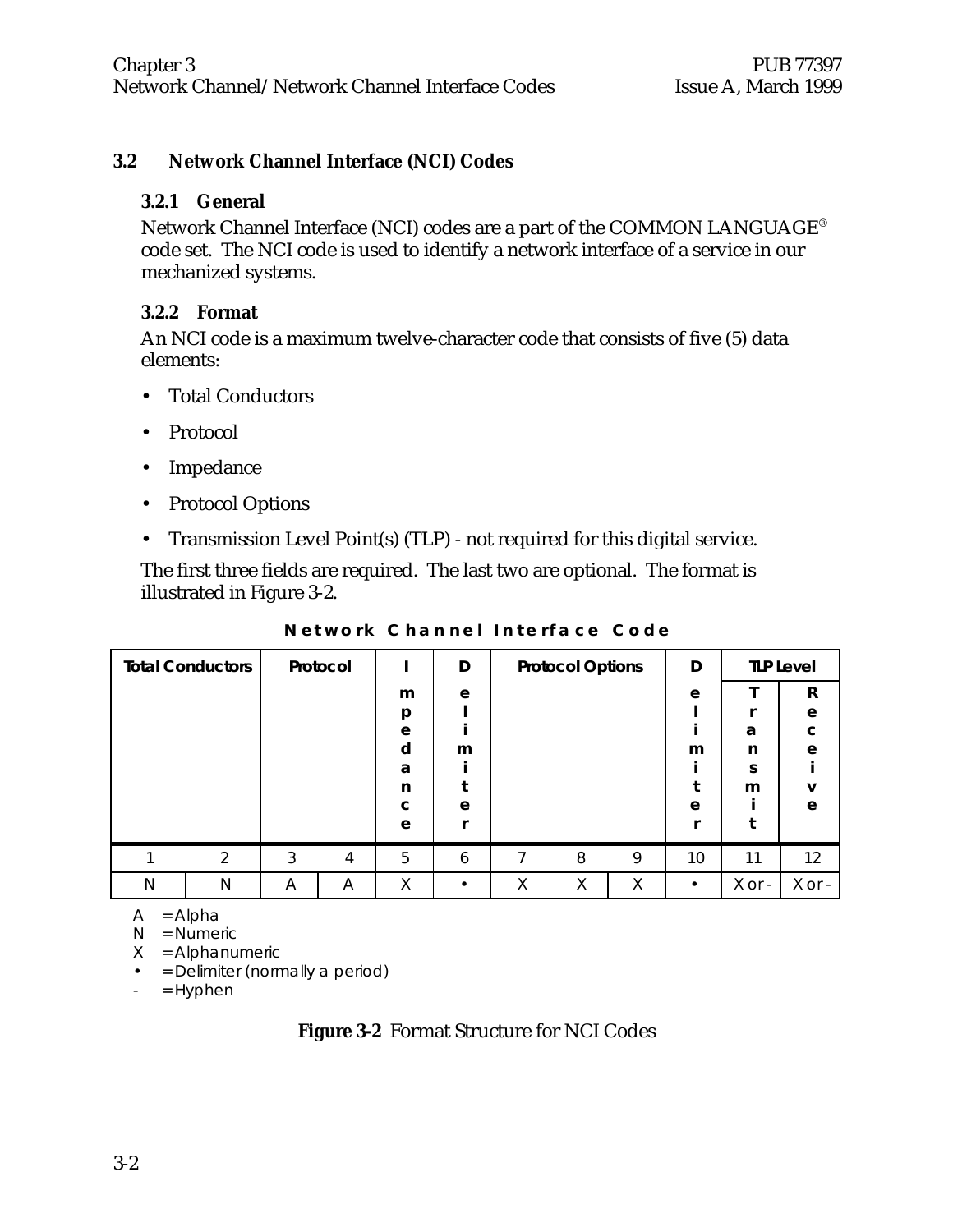**Total Conductors** (character positions 1 and 2) is a two-character numeric code that represents the total number of physical conductors (e.g., wires or fibers) required at the interface.

**Protocol** (character position 3 and 4) is a two-character alpha code that defines requirements for the interface regarding signaling/transmission.

**Impedance** (character position 5) is a one-character alpha or numeric code representing the nominal reference impedance that will terminate the channel for the purpose of evaluating transmission performance. Values are listed in Table 3-1.

| Impedance in Ohms<br>(Character Position 5) |                |            |           |
|---------------------------------------------|----------------|------------|-----------|
| Data Value                                  | Code           | Data Value | Code      |
| 110                                         | U              | 124        |           |
| 150                                         |                | Variable   | 8         |
| 600                                         | $\mathfrak{p}$ | 100        | 9         |
| 900                                         | $3^*$          | Fiber      | F         |
| 1200                                        | 4              | Radio      | Z         |
| 135                                         | 5              | 50 Coaxial | $\subset$ |
| 75                                          | 6              |            |           |

**Table 3-1** NCI Impedance Values

\* Except for interface code 04DD3, the impedance character 3, when used with a 4-wire voice-frequency path at the POT, denotes a historical customer (IC) provided transmission termination rather than a 900 ohm impedance. Such terminations were provided by customers in accordance with FCC Docket No. 20099 settlement Agreement and by Automatic Transmission Test and Control Circuit used in the previous provisioning process.

**Protocol Options** (character positions 7, 8, and 9) is a one to three-character alpha, numeric, or alphanumeric code that describes additional features (e.g., bit rate or bandwidth) on the Protocol to be used. It is an optional field that is always left justified.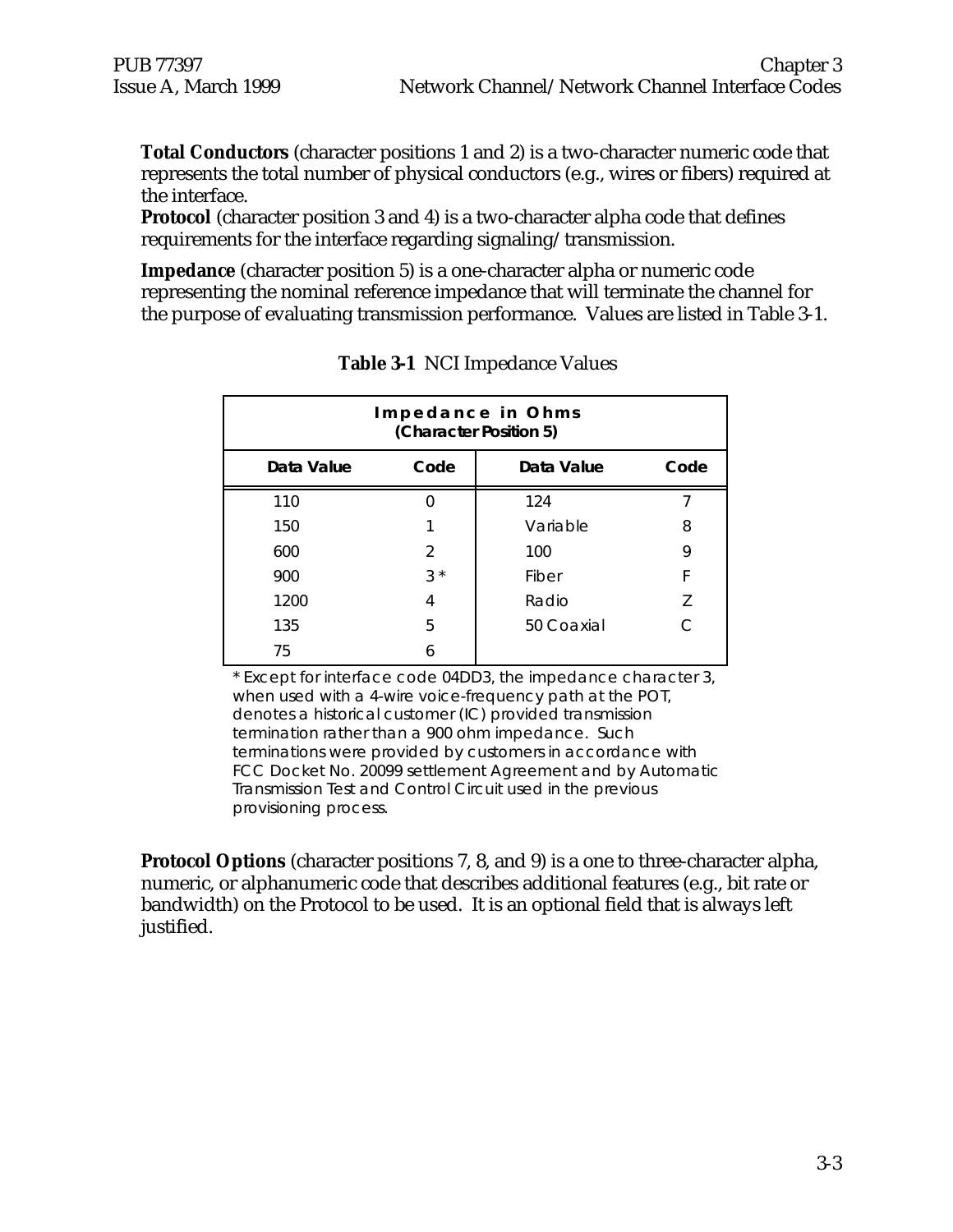|                    |     | <b>Chapter and Section</b>                          | Page |
|--------------------|-----|-----------------------------------------------------|------|
| $\boldsymbol{4}$ . |     |                                                     |      |
|                    | 4.1 |                                                     |      |
|                    | 4.2 |                                                     |      |
|                    |     |                                                     |      |
|                    |     |                                                     |      |
|                    | 4.3 | Compatible Network Channel Interface (NCI) Codes4-2 |      |
|                    | 4.4 |                                                     |      |
|                    |     |                                                     |      |
|                    | 4.5 |                                                     |      |
|                    |     |                                                     |      |
| $T = 1.1$          |     |                                                     |      |

#### **Tables**

| 4-1 Codes for Customer Premises to CO Channel with a CO Multiplexer4-3 |  |
|------------------------------------------------------------------------|--|
|                                                                        |  |
|                                                                        |  |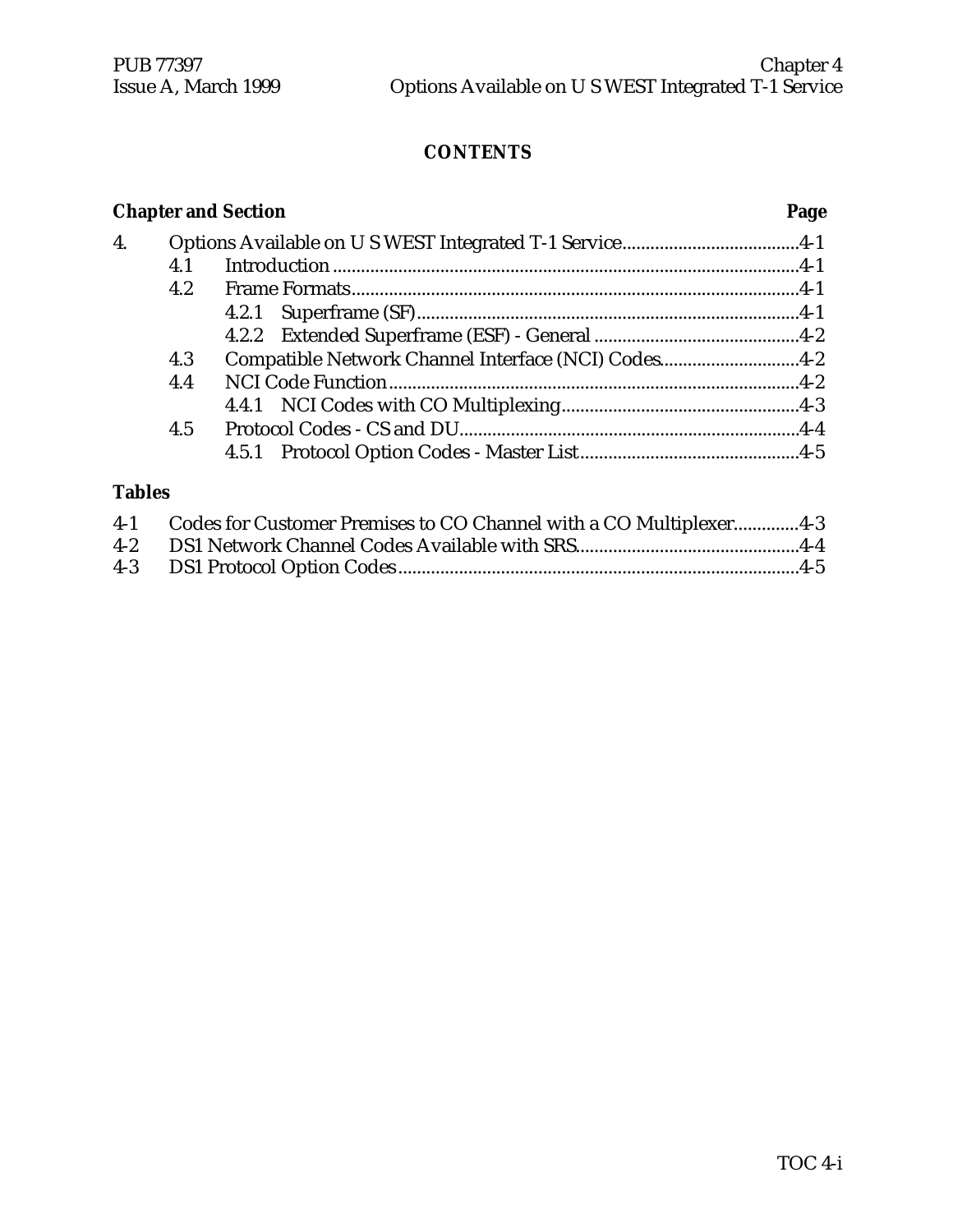# **4. Options Available on U S WEST Integrated T-1 Service**

#### **4.1 Introduction**

In the North American hierarchy of digital bit-rates, 1.544 Mbit/s is defined as *Digital Signal level 1*, the short form of which *(DS1)*, is being used throughout this document. IT1 will utilize *Digital Signal level 1* (DS1) for signal transport. Since transmission is digital from end-to-end, the signal is clean and pure; free of crosstalk, amplified noise and distortion. Network control centers in major cities throughout the U S WEST territory ensure exacting standards of reliability 24 hours a day, seven days a week.

A number of optional enhancements are available with IT1 service. Some of these are CO Multiplexing, Clear Channel Capability, Extended Superframe, Customer Controlled Reconfiguration, Synchronization, etc. There are a number of applications available on an IT1 channel. Some examples of situations where IT1 can be applied are Disaster Recovery, Improved Front-End Processor Performance, Centralized Data Processing, High Speed Host to Host Channel Networking, Inter-PBX Voice Communications, Integrated Voice/Data, Video Transmissions Applications, etc.

IT1 channel interface options include a choice of *frame format* and *line code* of the digital signal. Each of these have service quality implications. Terminal equipment at both ends of an IT1 channel must use the same line code and must use compatible frame formats. Vendors of End-User (EU) customer equipment will usually include recommendations that describes the interface characteristics to be ordered from U S WEST. The vendors' option list will be based on the features available in their equipment. Not all terminal equipment or *Network Channel Terminating Equipment* (NCTE) have equal capabilities so some options should be considered before equipment is selected.

An overview of these options/applications can be obtained from U S WEST's Technical Publication 77375, *1.544 Mbit/s Channel Interfaces*.

#### **4.2 Frame Formats**

All IT1 frame formats include a repeated reference-sequence of bits (frame-bits) that enclose transmitted user data, providing the ability for receivers of the signal to identify byte and frame boundaries for demultiplexing the data. Some frame formats not only provide this elementary synchronizing function, but also provide optional enhancements that greatly improve the ability of the customer to monitor the quality of the signal being transported. Frame formats and their advantages and disadvantages are discussed below.

#### **4.2.1 Superframe (SF)**

The *Superframe* (SF) frame format is also known as *D4* framing. Because of its age, it is the most widely used DS1 frame format. One Superframe consists of 12 DS1 frames. The SF *frame pattern* is 12 bits in length, and one bit of the pattern is transmitted sequentially as the 1st bit of each DS1 frame. The SF format has a limited ability to measure the performance of the DS1.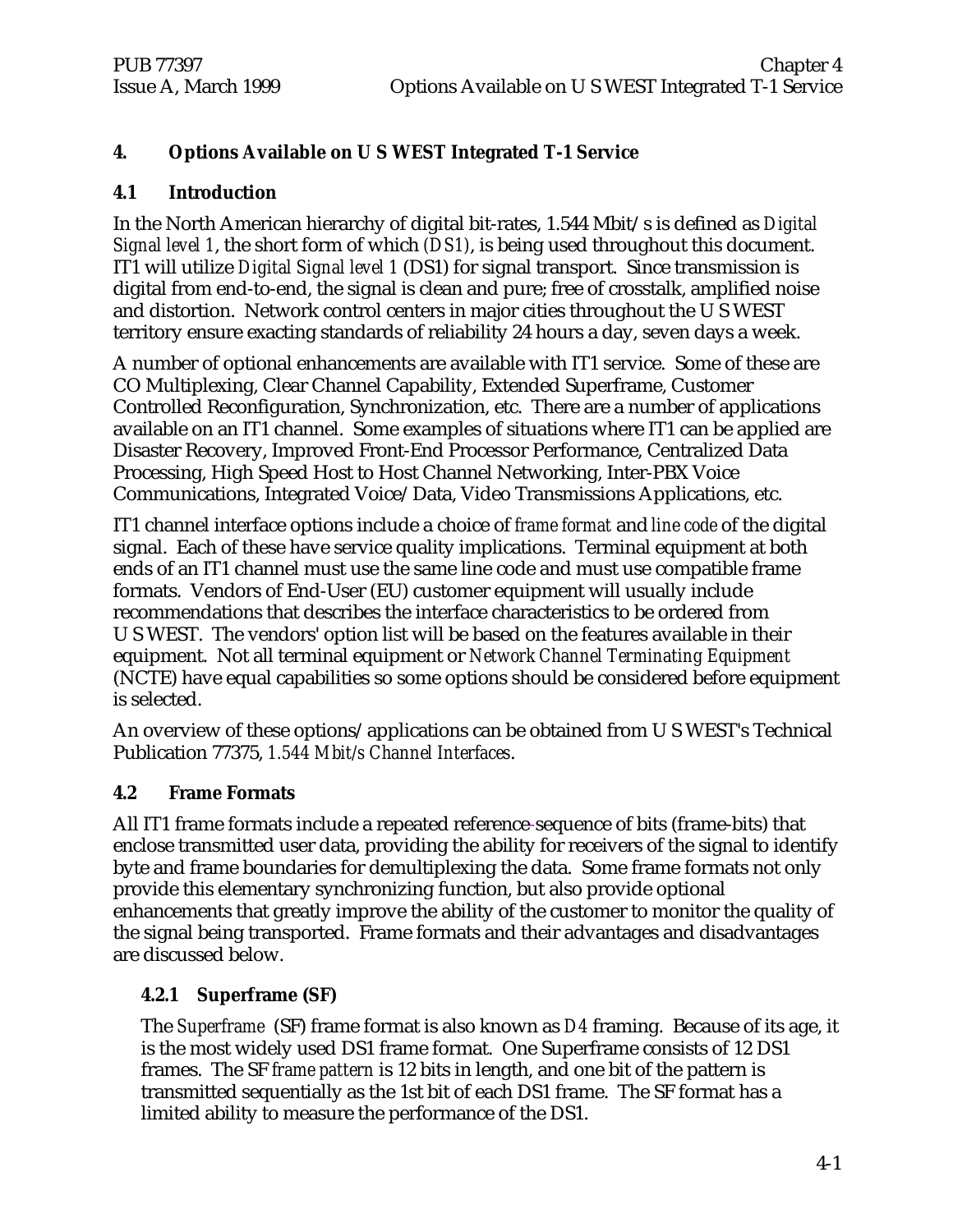#### **4.2.2 Extended Superframe (ESF) - General**

There are multiple versions of the *Extended Superfram*e (ESF) format. In all versions, the extended superframe is 24 DS1 frames in length, and the ESF frame pattern is only 6 bits in length. Since there is one "frame-bit" per DS1 frame, this leaves 18 for other purposes, allowing for enhanced performance monitoring.

In all ESF versions, the 18 bits per ESF that are not needed to synchronize the equipment, are time-shared (time division multiplexed) to provide:

- Channel for the transmission of a CRC-6 (6 bit Cyclic Redundancy Check) value, and
- $\cdot$  A 4 kbit/s data link.

#### **4.3 Compatible Network Channel Interface (NCI) Codes**

Electrical signal specifications at an Interface are encoded into *NCI codes.* Customers provide a *Network Channel Interface (NCI) code* to U S WEST to advise the Engineer of the specific technical requirements at a Network Interface.

This section provides compatibility information for the IT1 NCI codes that may be used at an IT1 interface with U S WEST. Not all Interfaces are available with all U S WEST services. Other Technical Publications or Service Publications discuss the services that may be available using interfaces disclosed in this publication.

#### **4.4 NCI Code Function**

Optional NCI coding for IT1 interfaces provides the following:

- Frame format several options
	- Superframe (SF)
	- ANSI Extended Superframe (ESF)
	- Non-ANSI ESF
- Line code two options
	- Alternate Mark Inversion (AMI)
	- Binary 8 Zero Substitution (B8ZS)

It is recommended that the customer should order B8ZS for their IT1 if any of the DS0 channels require clear channel capability such as Digital Data Service (DDS) or ISDN Basic Rate/Single Line Service.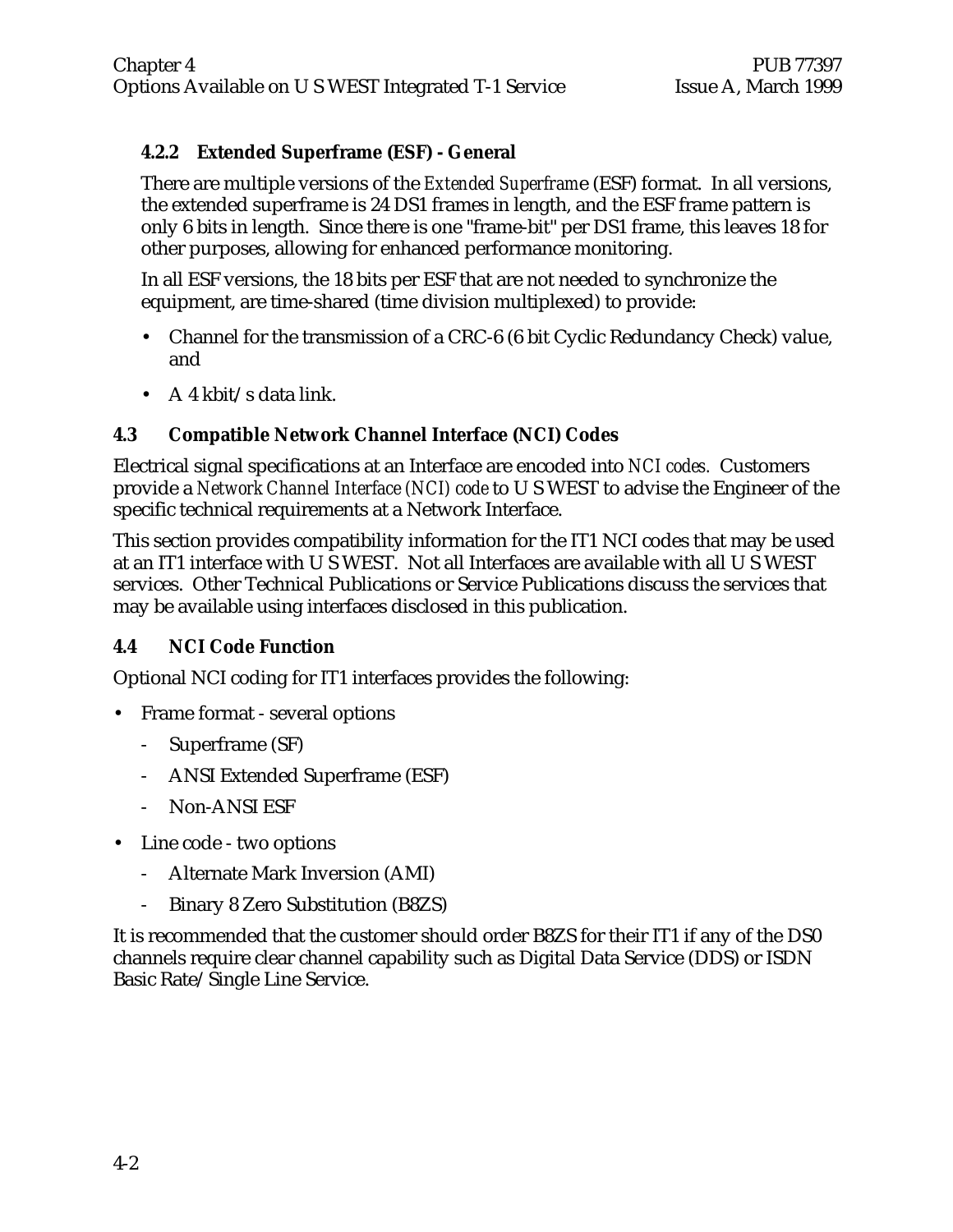### **4.4.1 NCI Codes with CO Multiplexing**

Central Office Multiplexing gives flexibility to DS1 and DS0 services with its ability to multiplex a number of lower bit rate channels into a higher bit rate channel or to perform the reverse. DS1 multiplexing includes DS1 to analog (voice band signals) and DS1 to DS0 (digital data signals). Table 4-1 shows the NCI code with CO Multiplexing.

| Table 4-1 Codes for Customer Premises to CO Channel with a CO Multiplexer |
|---------------------------------------------------------------------------|
|---------------------------------------------------------------------------|

| Equipment<br>Frame Format and<br>Line Code      | NC.<br>Code<br>see note | NCI at<br>End-User<br>premises |
|-------------------------------------------------|-------------------------|--------------------------------|
| Frame Format= SF<br>Line Code= AMI              | $H C - G$               | 04DU9.BN or BX                 |
| Frame Format= SF<br>Line Code= B8ZS             | HCZG                    | 04DU9.DN or DX                 |
| Frame Format = ANSI ESF<br>Line Code= AMI       | H C D G                 | $04$ DU9.1KN or 1KX            |
| Frame Format = ANSI-ESF<br>LineCode= B8ZS       | HCEG                    | 04DU9.1SN or 1SX               |
| Frame Format=non-ANSI ESF<br>Line Code= AMI     | H C F G                 | 04DU9.CN or CX                 |
| Frame Format=non-ANSI ESF<br>Line $Code = B82S$ | HCGG                    | 04DU9.SN or SX                 |

#### **NOTE:** In Column B, the NC code 4th character G has the following multiplexer (MUX) type definitions:

 $G = U S WEST CO DS1 to voice and digital data mux.$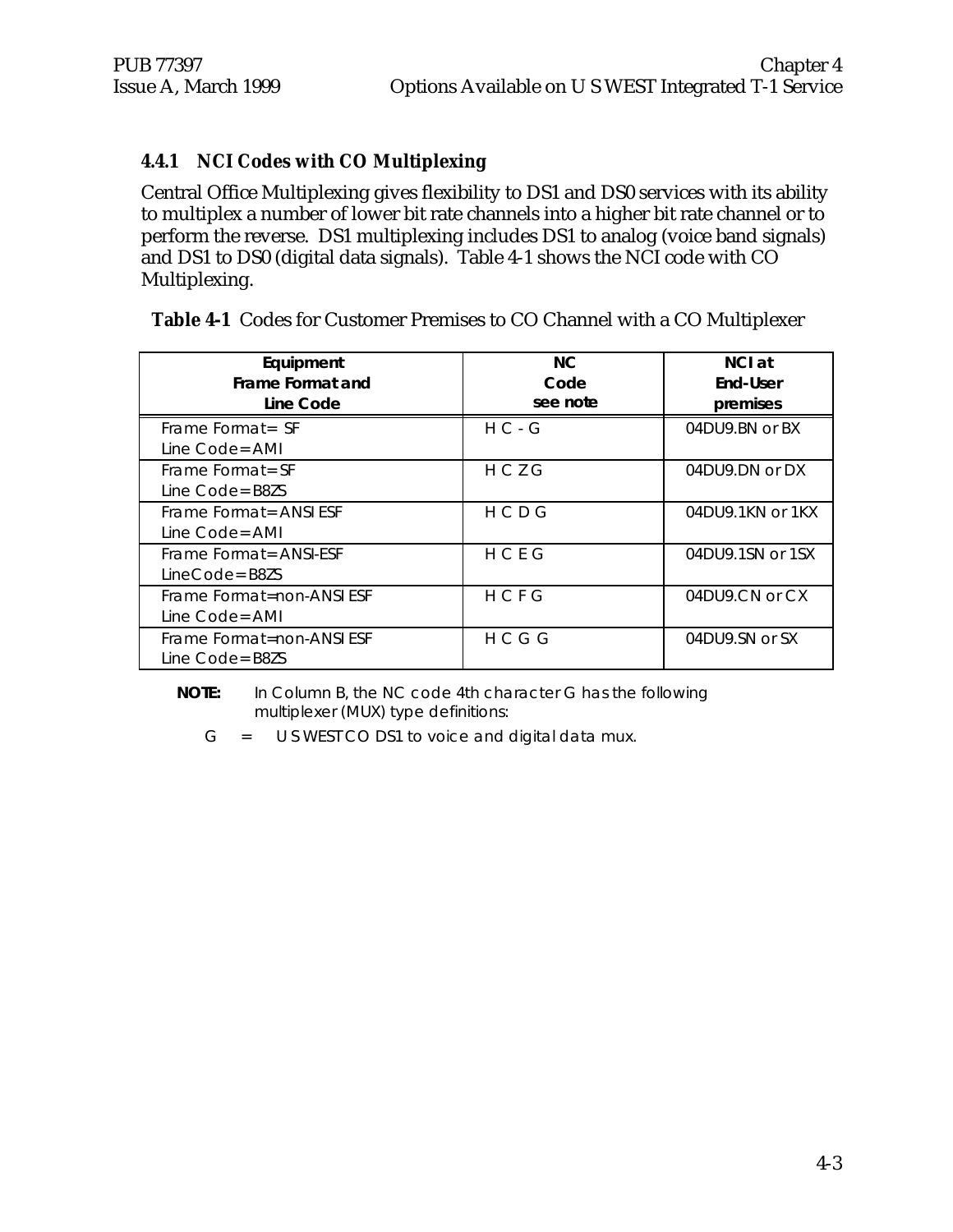The following Table provides a listing of available DS1 Network Channel codes that additionally have a Shared Ring Service (SRS) service option.

| Equipment<br>Frame Format and<br>Line Code   | NC Code<br><b>DS1 Premium on SRS</b> | NCI at End-<br>User premis |
|----------------------------------------------|--------------------------------------|----------------------------|
| Frame Format= SF<br>Line Code= AMI           | HCPG                                 | 04DU9.BN or BX             |
| Frame Format= SF<br>Line Code= B8ZS          | HCTG                                 | 04DU9.DN or DX             |
| Frame Format = ANSI-ESF<br>Line Code= AMI    | HCUG                                 | 04DU9.1KN or 1KX           |
| Frame Format = ANSI-ESF<br>LineCode= B8ZS    | H C V G                              | 04DU9.1SN or 1SX           |
| Frame Format=non-ANSI ESF<br>Line Code= AML  | H C W G                              | 04DU9.CN or CX             |
| Frame Format=non-ANSI ESF<br>Line Code= B8ZS | H C Y G                              | 04DU9.SN or SX             |

**Table 4-2** DS1 Network Channel Codes Available with SRS

# **4.5 Protocol Codes - CS and DU**

Protocol Code *DU* denotes the interface between U S WEST and End-User equipment at an End-User premises. It is commonly called an *Access Interface*. Protocol Option codes, discussed later, provide two interface options: a *Conventional Interface* and a *Digital Signal Level 1 Cross-Connect (DSX-1) Interface.*

Protocol Code *CS* provides a signal that conforms to DSX-1, which is part of the North American digital hierarchy for the cross-connect of digital signals. *CS* also denotes that the channel terminates on a U S WEST Digital Cross-Connect System (DCS).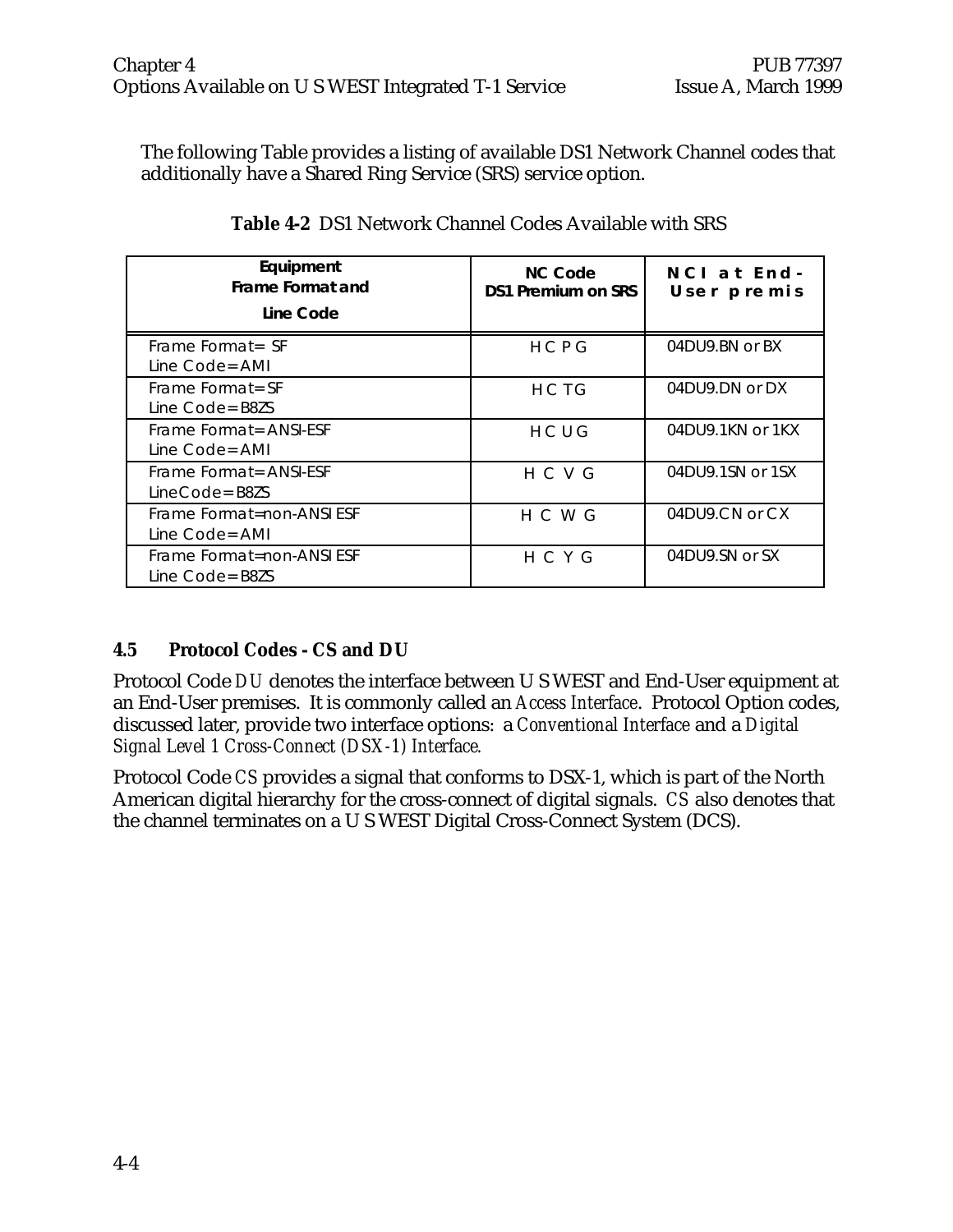#### **4.5.1 Protocol Option Codes - Master List**

IT1 terminal equipment varies in its frame format and line code capability, so not every Protocol Option code is available for every service. Table 4-2 lists the Protocol Option codes that may be used with U S WEST DS1 channels. Additionally, the table provides the Option Code suffix for selection of the End-User premises Conventional and DSX-1 interfaces.

|           | Permissible End-User Premises<br>Interface, Protocol Option Codes  |            | <b>Permissible Carrier Premises</b><br>Interface, Protocol Option<br>Codes |
|-----------|--------------------------------------------------------------------|------------|----------------------------------------------------------------------------|
| Code      | Meaning                                                            | Code       | Meaning                                                                    |
| <b>BN</b> | SF / AMI / Conventional interface /                                | 15         | SF with AMI                                                                |
|           | $CSU$ power = no                                                   |            |                                                                            |
| BX        | SF / AMI / DSX-1 interface                                         |            |                                                                            |
| CN        | non-ANSI ESF / AMI / Conventional<br>interface / CSU power = no    | 15K        | non-ANSI ESF with AMI                                                      |
| <b>CX</b> | non-ANSI ESF / AMI / DSX-1 interface                               |            |                                                                            |
| <b>DN</b> | SE / B87S / Conventional interface /                               | 15B        | SF with B87S                                                               |
|           | $CSU$ power = no                                                   |            |                                                                            |
| <b>DX</b> | SF with B8ZS / DSX-1 interface                                     |            |                                                                            |
| <b>SN</b> | non-ANSI ESF / B8ZS / Conventional<br>$interface /$ CSU power = no | <b>15S</b> | non-ANSI FSF with B87S                                                     |
| <b>SX</b> | non-ANSI ESF / B8ZS / DSX-1 interface                              |            |                                                                            |
| 1KN       | ANSI ESF / AMI / Conventional<br>interface /                       | 1K         | <b>ANSI ESF with AMI</b>                                                   |
|           | $CSU$ power = no                                                   |            |                                                                            |
| 1KX       | ANSI ESF / AMI / DSX-1 interface                                   |            |                                                                            |
| 1SN       | ANSI ESF / B8ZS / Conventional<br>interface / CSU power = no       | 1S         | <b>ANSLESE with B87S</b>                                                   |
| 1SX       | ANSI ESF / B8ZS / DSX-1 interface                                  |            |                                                                            |

#### **Table 4-3** DS1 Protocol Option Codes

 AMI= Bipolar Alternate Mark Inversion line code: ref. - ANSI T1.102-1993 or ANSI T1.403-1995

B8ZS= Binary, 8 zero substitution line code: ref. - ANSI T1.102-1993 or ANSI T1.403-1995

 ESF= Extended Superframe frame format: ANSI ESF - Format only: ref. ANSI T1.403-1995 Non-ANSI ESF - Format only: ref. AT&T PUB 54016 and similar proprietary documents

SF= Superframe frame format: Format only: ref. Bellcore GR-54-CORE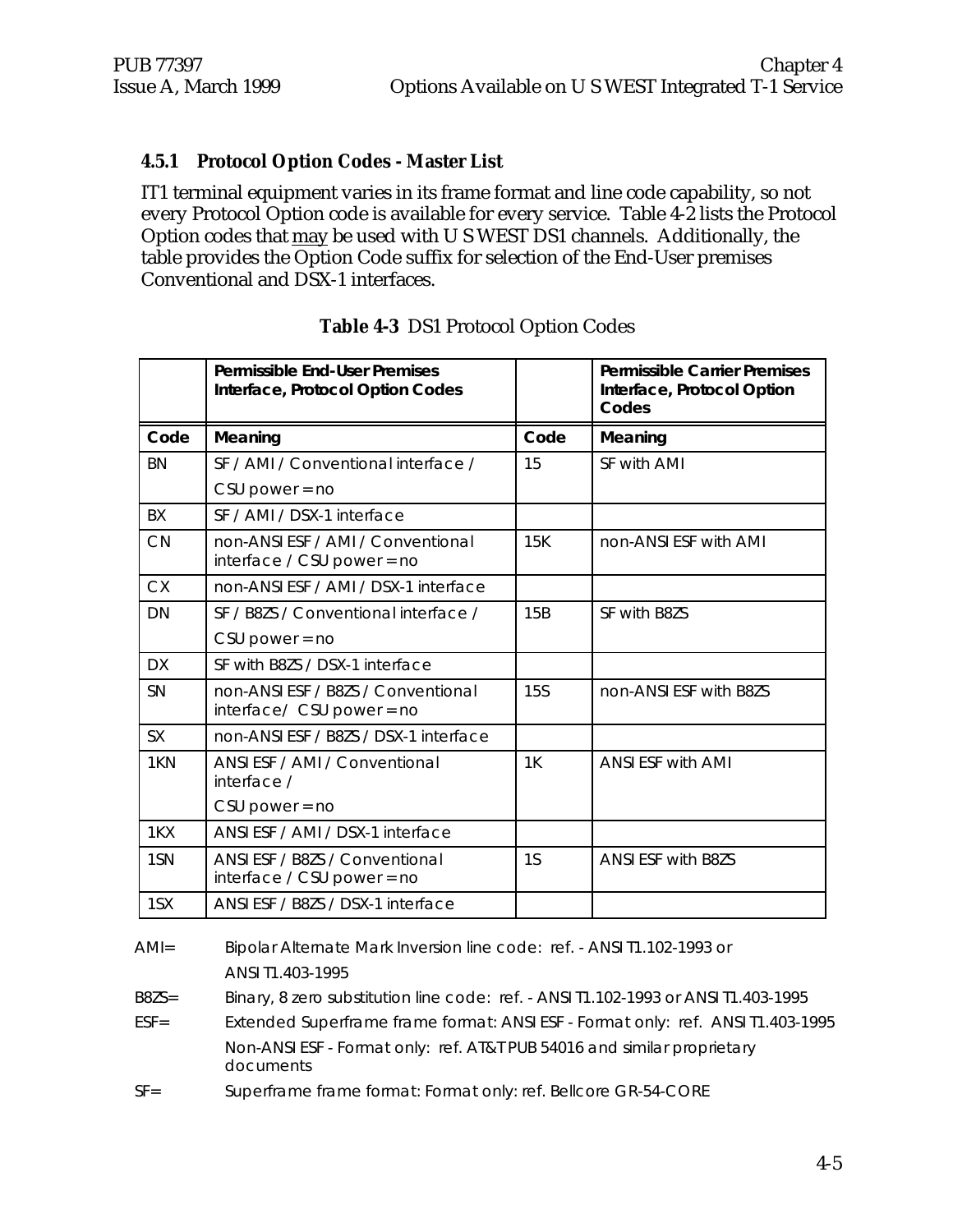# **Chapter and Section Page**

| 5. |     |  |
|----|-----|--|
|    |     |  |
|    |     |  |
|    |     |  |
|    | 5.2 |  |
|    | 5.3 |  |
|    | 5.4 |  |
|    |     |  |

# **Tables**

| $5-1$   |                                                                     |  |
|---------|---------------------------------------------------------------------|--|
| $5-2$   |                                                                     |  |
| $5-3$   |                                                                     |  |
| $5 - 4$ | NC Codes for Ordering Basic Dedicated Digital Data Channel5-3       |  |
| $5 - 5$ | NC Codes for Ordering Frame Relay Dedicated Digital Data Channel5-4 |  |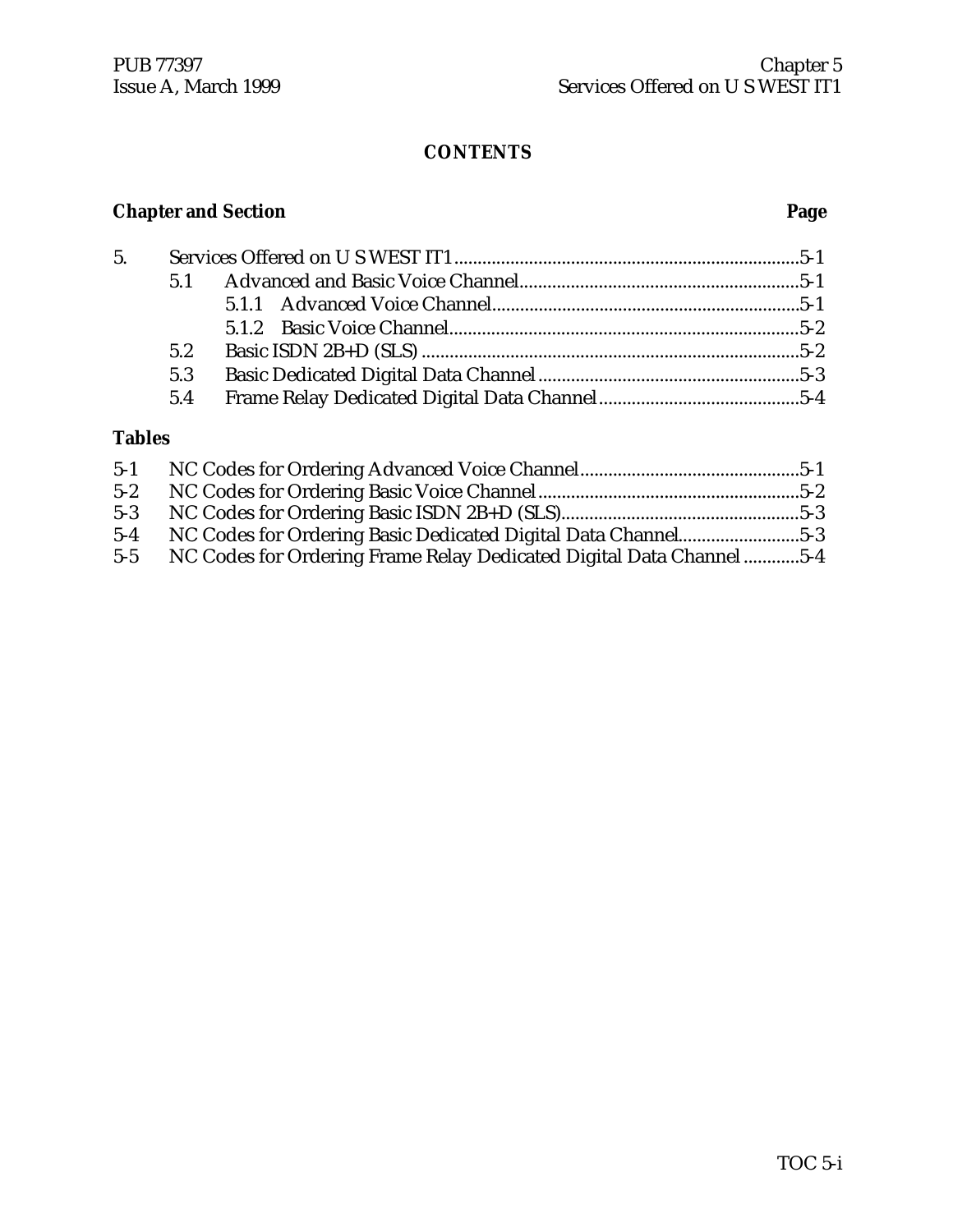#### **5. Services Offered on U S WEST IT1**

As mentioned in Chapter 2, combinations of up to 24 voice and data channels are used for voice, and/or data applications on a single DS1 pipe. These applications are Advanced Voice Channel, Basic Voice Channel, Basic ISDN 2B+D (SLS), Basic Dedicated Digital Data Channel, and Frame Relay Dedicated Digital Data Channel. These services are briefly discussed below.

#### **5.1 Advanced and Basic Voice Channel**

Advanced and Basic Voice Channel provide channels on IT1 service which transmits a digital signal at the rate of 1.544 Mbit/s between the customer premises and U S WEST's serving wire center switch. The customer can assign any number of these channels to the line side or the trunk side of U S WEST's central office switch. The two terminations within the switch, the line interface unit verses the trunk interface unit, determine the channel options, i.e., Advanced Voice Channel, Basic Voice Channel.

#### **5.1.1 Advanced Voice Channel**

The option of terminating the channels into the trunk unit of the switch is called an Advanced Voice Channel. The customer should order this service if their equipment requires trunk side features such as Direct Inward Dial (DID), Direct Outward Dial (DOD) or 2 way DID.

| NC.<br>Code | Voice Grade<br><b>Channel Service</b> | Technical<br>Performance                                   |
|-------------|---------------------------------------|------------------------------------------------------------|
| <b>UDGT</b> | <b>Advanced Trunk</b>                 | Direct Inward Dial (DID) Trunk                             |
| <b>UDGY</b> | Advanced Trunk                        | Direct Outward Dial (DOD) Trunk<br>with Answer Supervision |
| <b>UDGM</b> | Advanced Trunk                        | 2-Way DID/DOD Trunk with<br><b>Answer Supervision</b>      |

| Table 5-1 NC Codes for Ordering Advanced Voice Channel |
|--------------------------------------------------------|
|--------------------------------------------------------|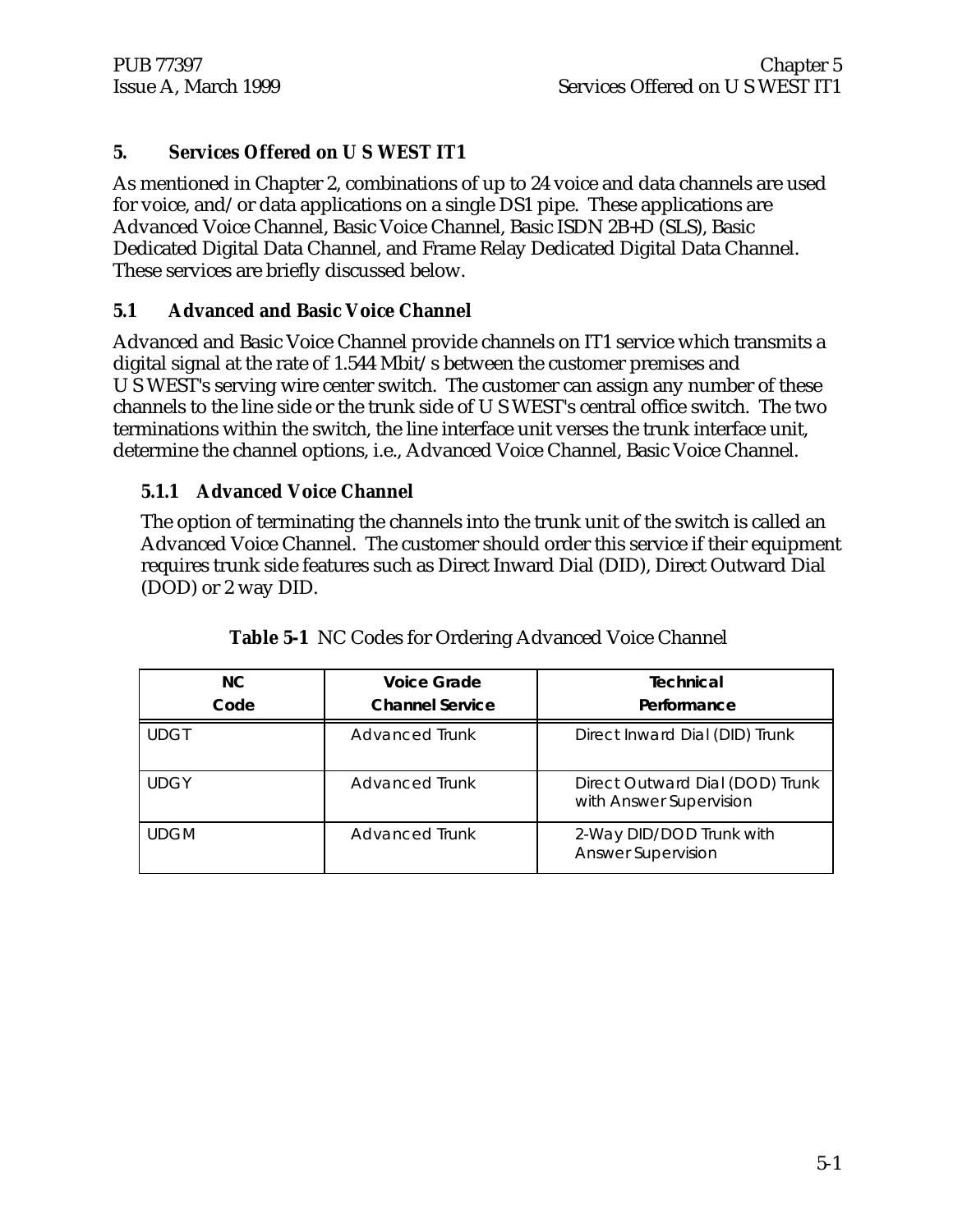#### **5.1.2 Basic Voice Channel**

For the Basic Voice Channel, U S WEST terminates the channels into the line unit of the switch using a multiplexer. The customer provided equipment (CPE) derives the twenty-four 64 Kb/s channels within the IT1.

The customer should order the Basic Voice Channel if their equipment requires line side features such as Caller ID.

| NC.<br>Code | <b>Voice Grade</b><br><b>Channel Service</b>                         | Technical<br>Performance                          |
|-------------|----------------------------------------------------------------------|---------------------------------------------------|
|             |                                                                      |                                                   |
| <b>UCGF</b> | Voice Line Transmission<br>Characteristics<br>& CO Switching         | Loop Start, DTMF,<br>& 2-Way                      |
| <b>UCGR</b> | Voice Line Transmission<br><b>Characteristics</b><br>& CO Switching  | Loop Start, DTMF,<br>& In-Only (Terminate Only)   |
| <b>UCGU</b> | Voice Line Transmission<br><b>Characteristics</b><br>& CO Switching  | Loop Start, DTMF,<br>& Out-Only (Originate Only)  |
| <b>UDGG</b> | Voice Trunk Transmission<br><b>Characteristics</b><br>& CO Switching | Ground Start, DTMF,<br>& 2-Way                    |
| <b>UDGS</b> | Voice Trunk Transmission<br><b>Characteristics</b><br>& CO Switching | Ground Start, DTMF<br>& In-Only (Terminate Only)  |
| <b>UDGV</b> | Voice Trunk Transmission<br>Characteristics<br>& CO Switching        | Ground Start, DTMF<br>& Out-Only (Originate Only) |

**Table 5-2** NC Codes for Ordering Basic Voice Channel

Advanced and Basic Voice Channels are also referred as Advanced and Basic Digital Switched Services respectively in U S WEST's Technical Publications. U S WEST's Technical Publication 77319, *U S WEST Digital Switched Service* can also be consulted for the appropriate NC/NCI codes to order these services.

#### **5.2 Basic ISDN 2B+D (SLS)**

The Basic ISDN 2B+D (SLS) service utilizes three consecutive DS0 channels on the IT1 to provide two primary 64 kb/s or B channels that can be used simultaneously and independently to carry any combination of voice, data, image or video calls. It also provides a third, secondary 16 kb/s or D channel for low to moderate-speed data communications.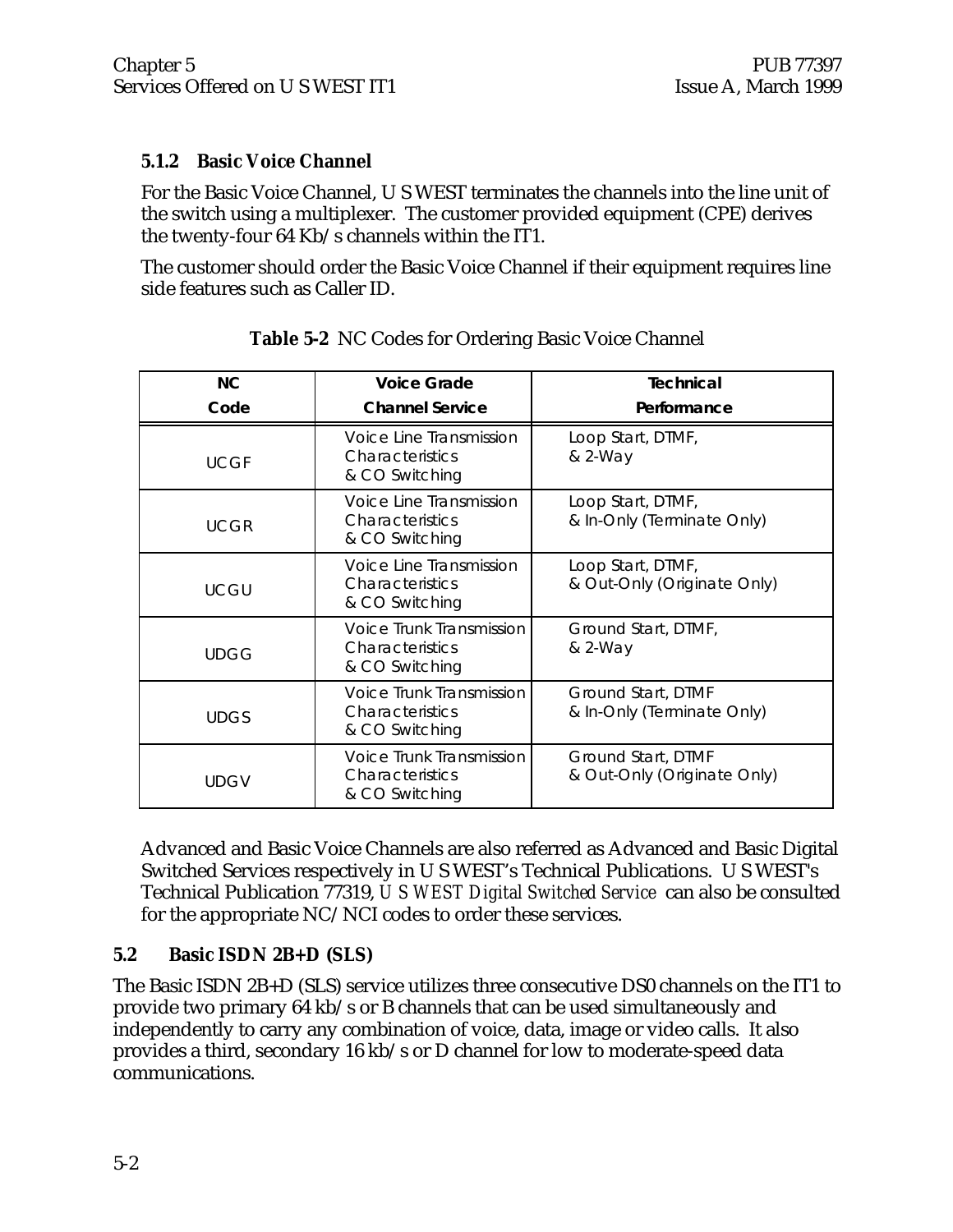The two B channels are transported as independent, byte-oriented 64 kb/s channels, without regard for time relationships between the two channels. The D channel carries signaling and routing information for B channels as well as customer data packets.

This service is transported on the IT1 facility using a sequential 3 DS0 counting method as described in TR-NWT-000397, *ISDN Basic Access Transport System Requirements.* This counting method assigns two sequential timeslots for the B channels with the D channel assigned to the third sequential timeslot. This multiplexing method restricts assignment of the first "B" channel to timeslots 1-22 of the IT1 facility.

**Table 5-3** NC Code for Ordering Basic ISDN 2B+D (SLS)

| Network Channel Code                     | <b>Description</b> |
|------------------------------------------|--------------------|
| $\mathsf{H}$ $\mathsf{R}$ = $\mathsf{L}$ | isdn               |

#### **5.3 Basic Dedicated Digital Data Channel**

The Basic Dedicated Digital Data Channel Service provides channels with the capability of transmitting digital data. The available data rate for IT1 service is 56 and 64 kbit/s. The 64 kbit/s data rate may not be available in all jurisdictions. The service provides synchronous serial data between two End-Users or between an End-User and another carrier. U S WEST provides timing for this service through facilities to the End-User on the received bit stream. The Basic Dedicated Digital Data Channel is only available between locations connectable through compatible digital facilities. Table 5-4 gives compatible NC and NCI codes for 56 and 64 kb/s services.

**Table 5-4** NC Code for Ordering Basic Dedicated Digital Data Channel

| NC Code | <b>Characteristics</b>                                            |
|---------|-------------------------------------------------------------------|
| XH- -   | 56kb/s (Point to Point; No Options)                               |
| XD- -   | 64kb/s; Available only with DS1<br>Clear Channel Capability (CCC) |

\* Not available in all jurisdictions.

U S WEST's Technical Publication 77204, *U S WEST Digital Data Service, Product Description, Application, and Interface Combinations* may also be consulted for the appropriate NC/NCI codes for additional services.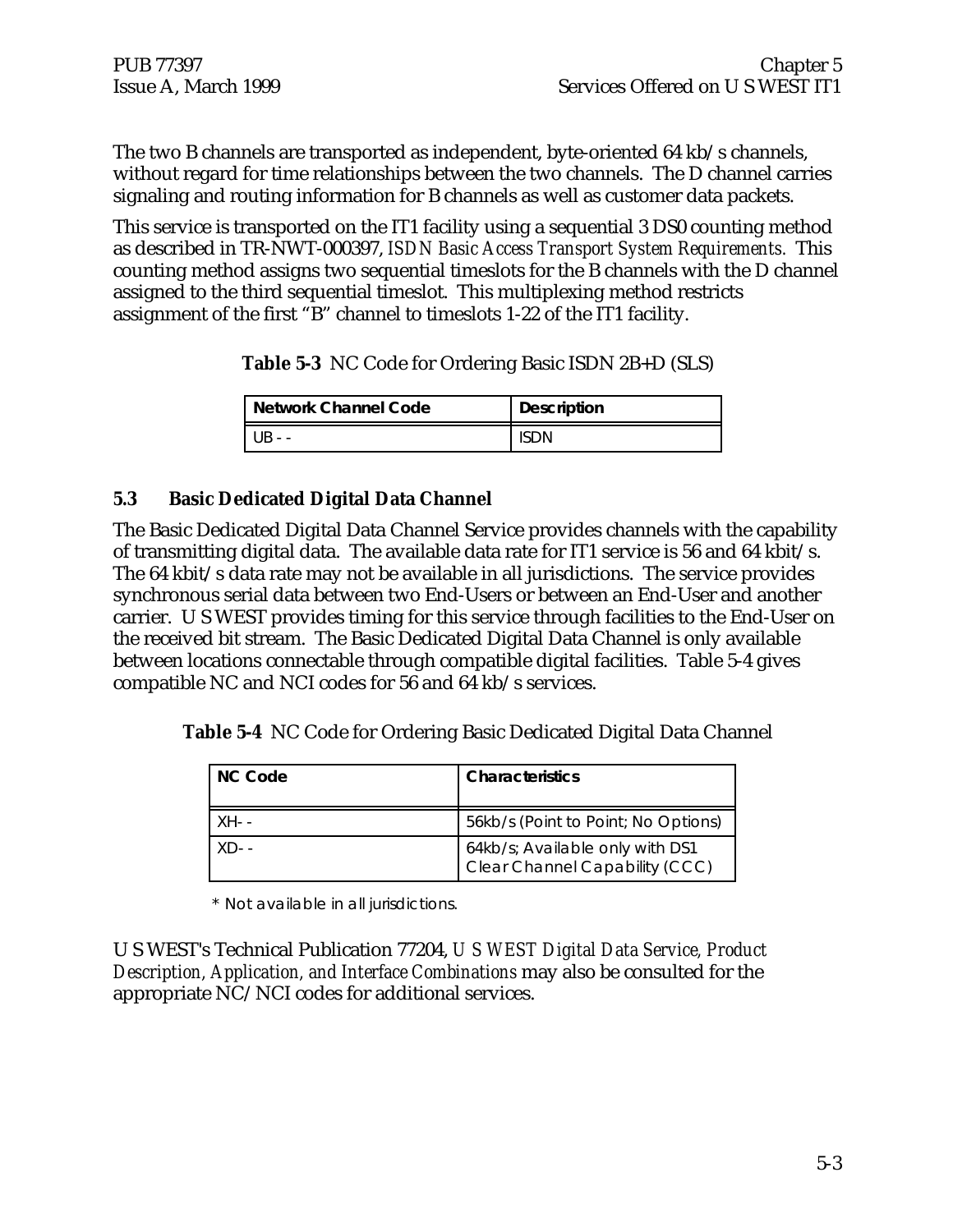In order to provide near broadcast quality video either Basic ISDN 2B+D (SLS) or Basic Dedicated Digital Data Channel can be used. The number of channels required for video depends on the quality of video. It is recommended that consecutive channels be used for this type of service. CPE should be equipped to accommodate the loss of synchronization between multiple channels.

### **5.4 Frame Relay Dedicated Digital Data Channel**

U S WEST's Frame Relay Dedicated Digital Data Channel employs "fast packets" technology with access speed of 56 kb/s and 64 kb/s to provide high speed connection oriented data transfer service. Cells and Frames are considered "fast packets". Cells have a fixed length of 53 octets while a frame is considered to be variable size. This service is useful for applications such as Local Area Network (LAN) and file transfer that includes short burst of data with variable bandwidth. The frame relay service has less overhead than X.25 protocol which results in less processing for the nodes translating in less time delay and increased throughput.

Frame Relay Dedicated Digital Data Channels utilizes Permanent Virtual Circuits (PVC) to establish connection between customer locations to provide higher speed and lower time delay then traditional packet-switching technologies. Since there are multiple physical dedicated lines, multiple logical connections can be established on a single Frame Relay Service (FRS) Access Link giving the user flexibility of simultaneous data transfer applications. U S WEST's Technical Publication 77372, *Frame Relay Service* may also be consulted for the appropriate NC/NCI codes for ordering these services.

Enhancements to the U S WEST Frame Relay Dedicated Digital Data Channel Service include the support for fractional port access within an IT1 Service. The signal characteristics and the physical NI described in U S WEST Technical Publication 77372 are also applicable for the fractional Frame Relay Dedicated Digital Data Channel. It provides the capability for the U S WEST IT1 subscribers to access a U S WEST FRS via 56/64 kbit/s channels provisioned within IT1. The fractional port access speeds supported are (Nx56) kbit/s or (Nx64) kbit/s, where N equals 1 to 23. Multiple fractional access circuits may be established on a single IT1. The NC Codes for ordering Frame Relay Dedicated Digital Data Channel are given in Table 5-5.

|  |  |  |  | Table 5-5 NC Codes for Ordering Frame Relay Dedicated Digital Data Channel |  |  |
|--|--|--|--|----------------------------------------------------------------------------|--|--|

|      | Network Channel Code | <b>Description</b>    |
|------|----------------------|-----------------------|
| XH-R |                      | Digital Packet 56kb/s |
| XD-R |                      | Digital Packet 64kb/s |

Fractional Frame Relay Dedicated Digital Data Channel is available only in Frame Relay Service Areas that have a Frame Relay Node collocated with 1/0 Digital Cross-Connect System (DCS).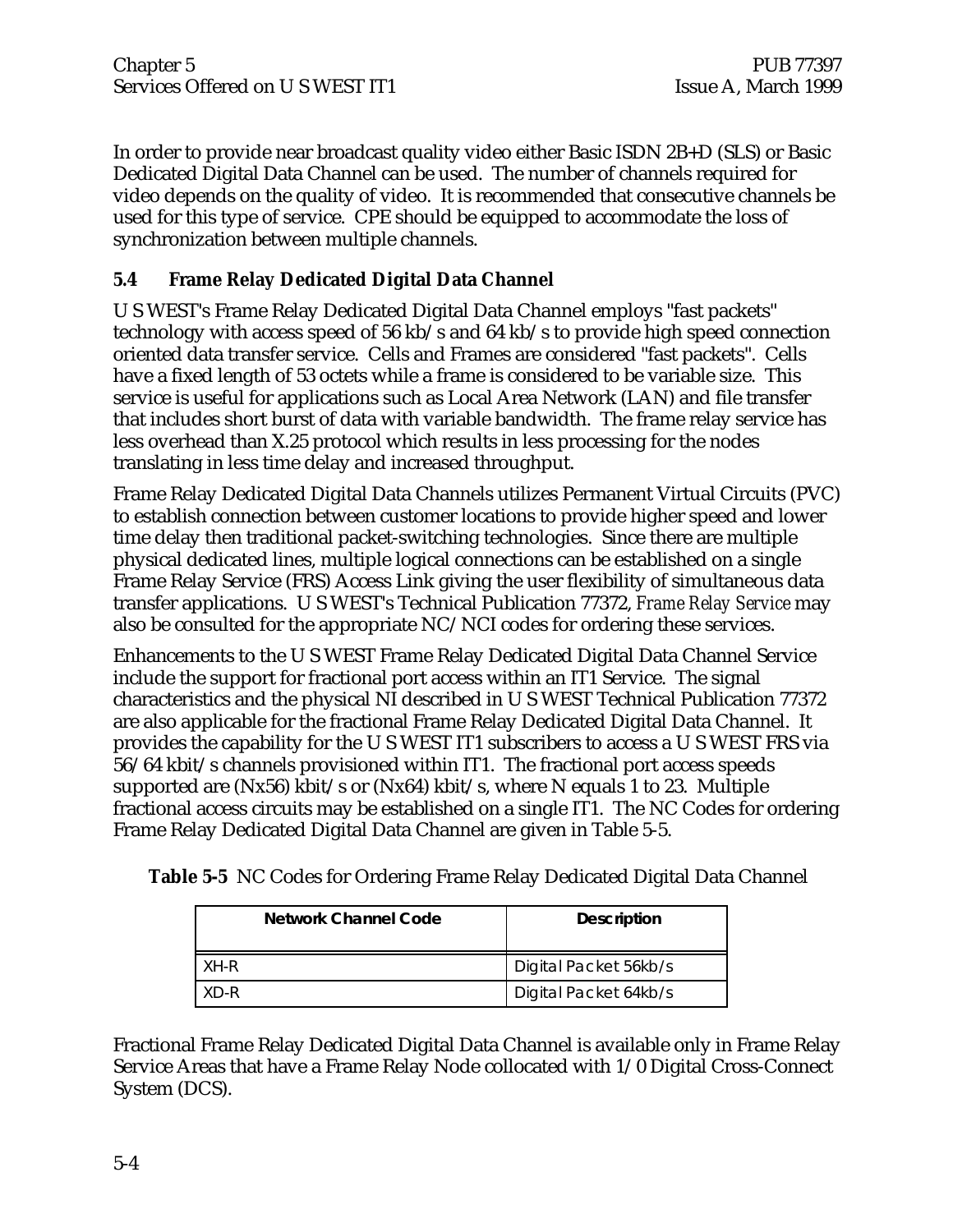#### **Chapter and Section** Page  $6.$  $6.1$  $6.2$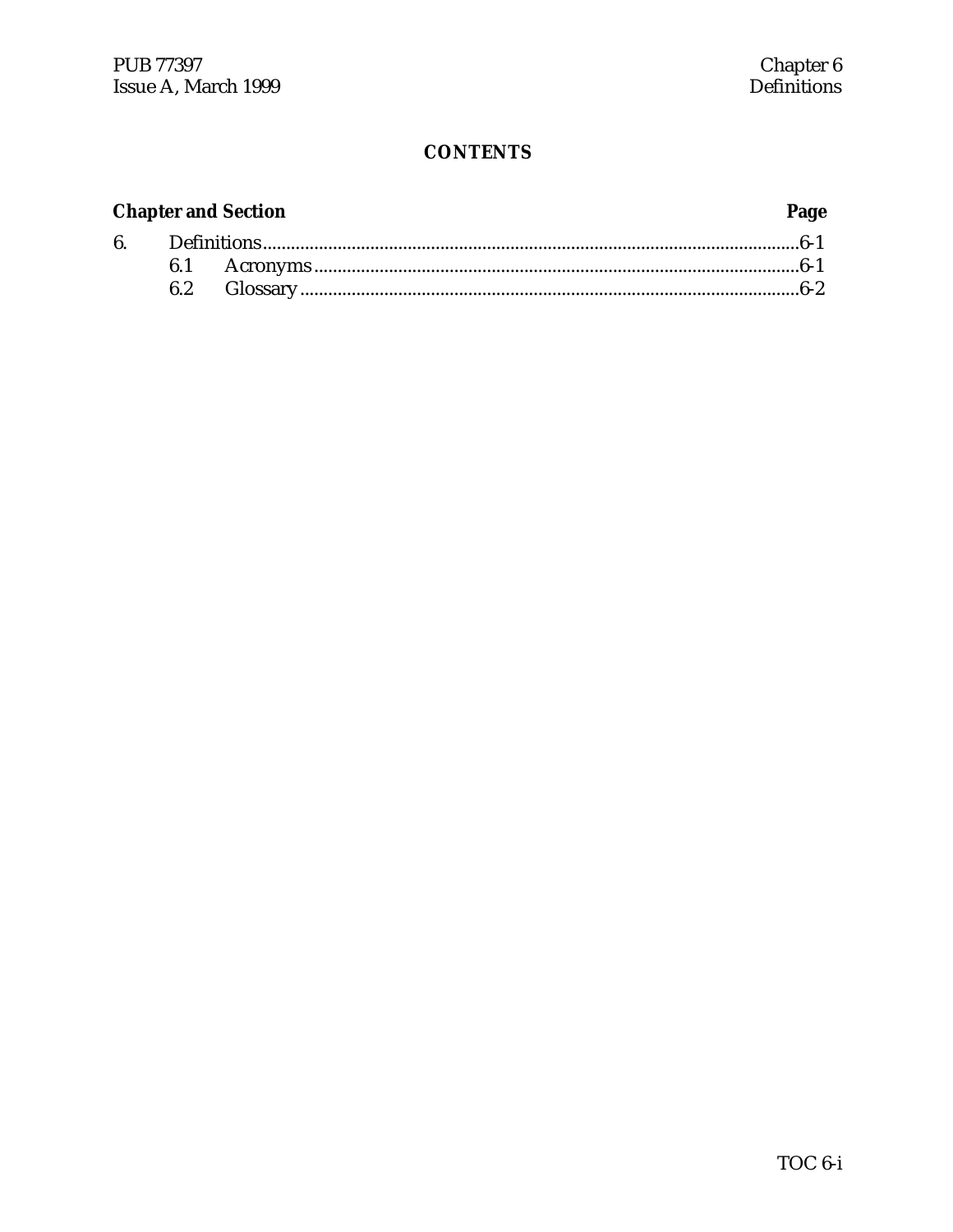# **6. Definitions**

# **6.1 Acronyms**

| AMI             | <b>Alternate Mark Inversion</b>                                  |
|-----------------|------------------------------------------------------------------|
| <b>ANSI</b>     | <b>America National Standards Institute</b>                      |
| B8ZS            | <b>Bipolar with 8 Zero Substitution</b>                          |
| <b>Bellcore</b> | <b>Bell Communications Research, Inc.</b>                        |
| CO              | <b>Central Office</b>                                            |
| <b>CPE</b>      | 1) Customer Provided Equipment<br>2) Customer Premises Equipment |
| $CRC-6$         | 6 bit Cyclic Redundancy Check                                    |
| <b>CSU</b>      | <b>Channel Service Unit</b>                                      |
| <b>DCS</b>      | <b>Digital Cross-Connect System</b>                              |
| <b>DDS</b>      | <b>Digital Data Service</b>                                      |
| <b>DID</b>      | <b>Direct Inward Dialing</b>                                     |
| <b>DOD</b>      | <b>Direct Outward Dialing</b>                                    |
| DS1             | Digital Signal Level 1 (1.544 Mbit/s)                            |
| D <sub>S0</sub> | Digital Signal Level 0 (64 kbit/s) (1 voice channel)             |
| <b>DSU</b>      | 1) Digital Service Unit<br>2) Data Service Unit                  |
| $DSX-1$         | Digital Signal Level 1 Cross-Connect                             |
| <b>ESF</b>      | <b>Extended Super Frame</b>                                      |
| EU              | <b>End-User</b>                                                  |
| <b>FCC</b>      | <b>Federal Communications Commission</b>                         |
| <b>FRS</b>      | <b>Frame Relay Service</b>                                       |
| IC/IEC          | <b>Interexchange Carrier</b>                                     |
| <b>ISDN</b>     | <b>Integrated Services Digital Network</b>                       |
| IT <sub>1</sub> | <b>Integrated T-1</b>                                            |
| kbit/s          | kilobits per second $(1,000 \text{ bit/s})$                      |
| <b>LAN</b>      | <b>Local Area Network</b>                                        |
| Mbit/s          | <b>Megabit per Second</b>                                        |
| NC              | <b>Network Channel</b>                                           |
| <b>NCI</b>      | <b>Network Channel Interface</b>                                 |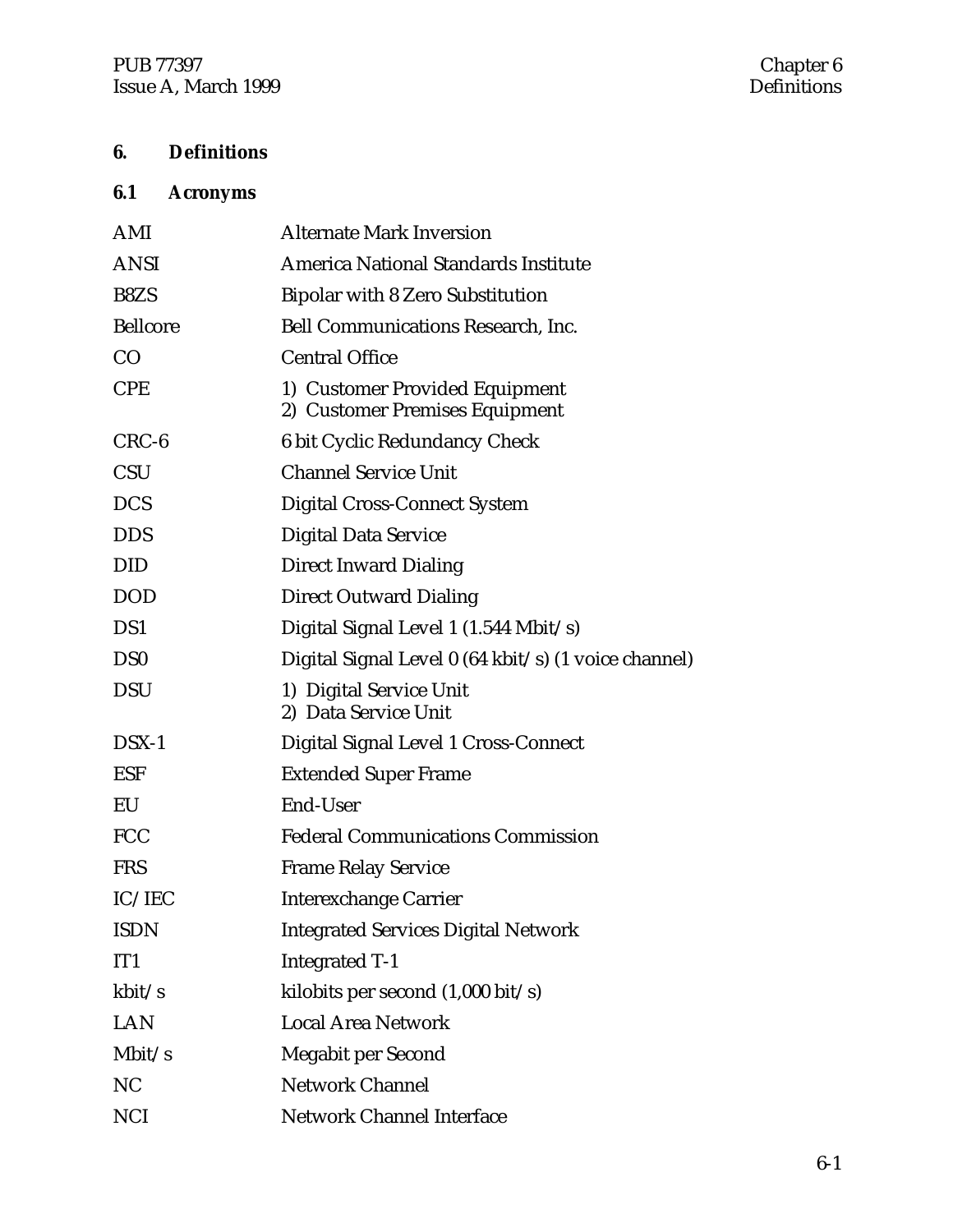| <b>NCTE</b> | <b>Network Channel Terminating Equipment</b> |
|-------------|----------------------------------------------|
| NI          | <b>Network Interface</b>                     |
| <b>NIU</b>  | Network Interface Unit                       |
| <b>PBX</b>  | <b>Private Branch Exchange</b>               |
| SF          | <b>Superframe Format</b>                     |
| <b>SLS</b>  | <b>Single Line Service</b>                   |
| <b>SRS</b>  | <b>SONET Ring Service</b>                    |
| <b>TLP</b>  | <b>Transmission Level Point</b>              |
| <b>POT</b>  | <b>Point Of Termination</b>                  |
| <b>PVC</b>  | <b>Permanent Virtual Circuit</b>             |
| <b>WAN</b>  | Wide Area Network                            |
|             |                                              |

#### **6.2 Glossary**

#### **Bits/second (bit/s)**

Bits per second, e.g., 1200 bit/s. In data transmission, it is the number of binary zero and one bits transmitted in 1 second. Modern terminology uses "bit/s" e.g., 1200 bit/s.

#### **Channel**

An electrical or photonic, in the case of fiber optic based transmission systems, communications path between two or more points of termination.

#### **CODEC**

Equipment that converts an analog signal into a digital signal (binary format) and which may compress the information content so that less band width is required for transmission compared to the original signal format. Conversely, the decoder part converts the digital signal back into an analog signal and may provide for expansion of the signal.

#### **Customers**

Denotes any individual, partnership or corporation who subscribes to the services provided by U S WEST customers are divided into two distinct and separate categories: (1) carriers, who provide interexchange services for hire for others, and (2) end-users, who request services only for their own use.

#### **Customer Interface**

The interface with a customer at a point of termination.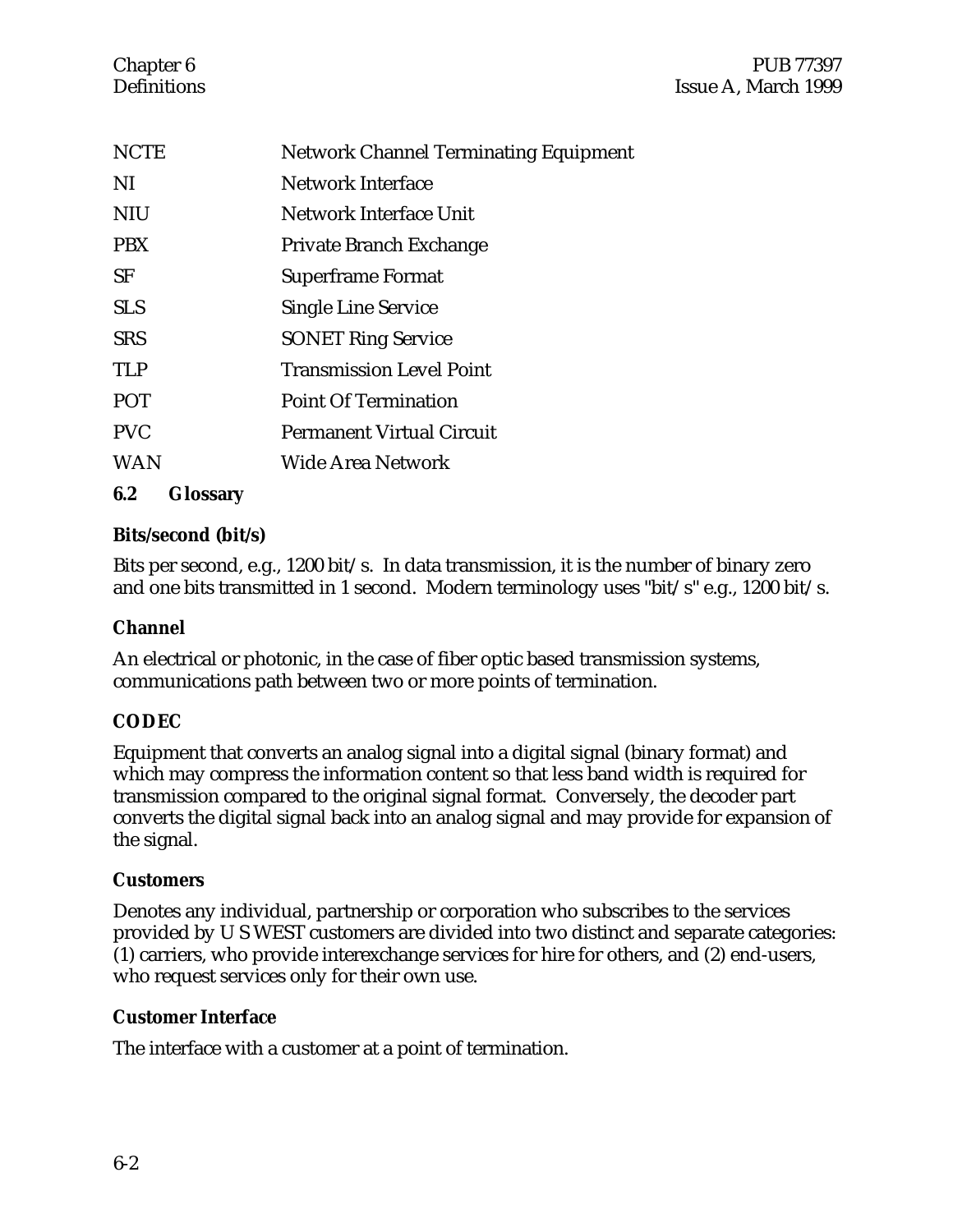#### **Customer Premises**

Denotes a building or portion(s) of a building occupied by a single customer or enduser either as a place of business or residence. Adjacent buildings and the buildings on the same continuous property occupied by the customer and not separated by a public thoroughfare are also considered the customer's premises.

#### **Customer Premises Equipment (CPE)**

All telecommunication equipment located at a customer's location.

#### **Customer Provided Equipment (CPE)**

Equipment owned and maintained by the customer and located on their side of the End-User Point of Termination (EU-POT) network interface.

#### **Digital Hierarchy Level**

The level in the digital hierarchy. The levels and the respective bit rates are:

| <b>Level</b>    | <b>Bit Rate</b>       |  |  |
|-----------------|-----------------------|--|--|
| DS <sub>0</sub> | $64.0 \text{ kbit/s}$ |  |  |
| DS1             | $1.544$ Mbit/s        |  |  |

#### **Integrated Services Digital Network (ISDN)**

A network providing or supporting a range of telecommunications services that provides digital connections between End-Users.

#### **Local Area Network**

Network permitting the interconnection and intercommunication of a group of computers, primarily for the sharing or resources such as data storage devices and printers.

#### **Megabit per Second (Mbit/s)**

One million (1,000,000) bits per second

#### **Network Channel (NC) Code**

The Network Channel (NC) code is an encoded representation used to identify both switched and non-switched channel services. Included in this code set are customer options associated with individual channel services, or feature groups and other switched services.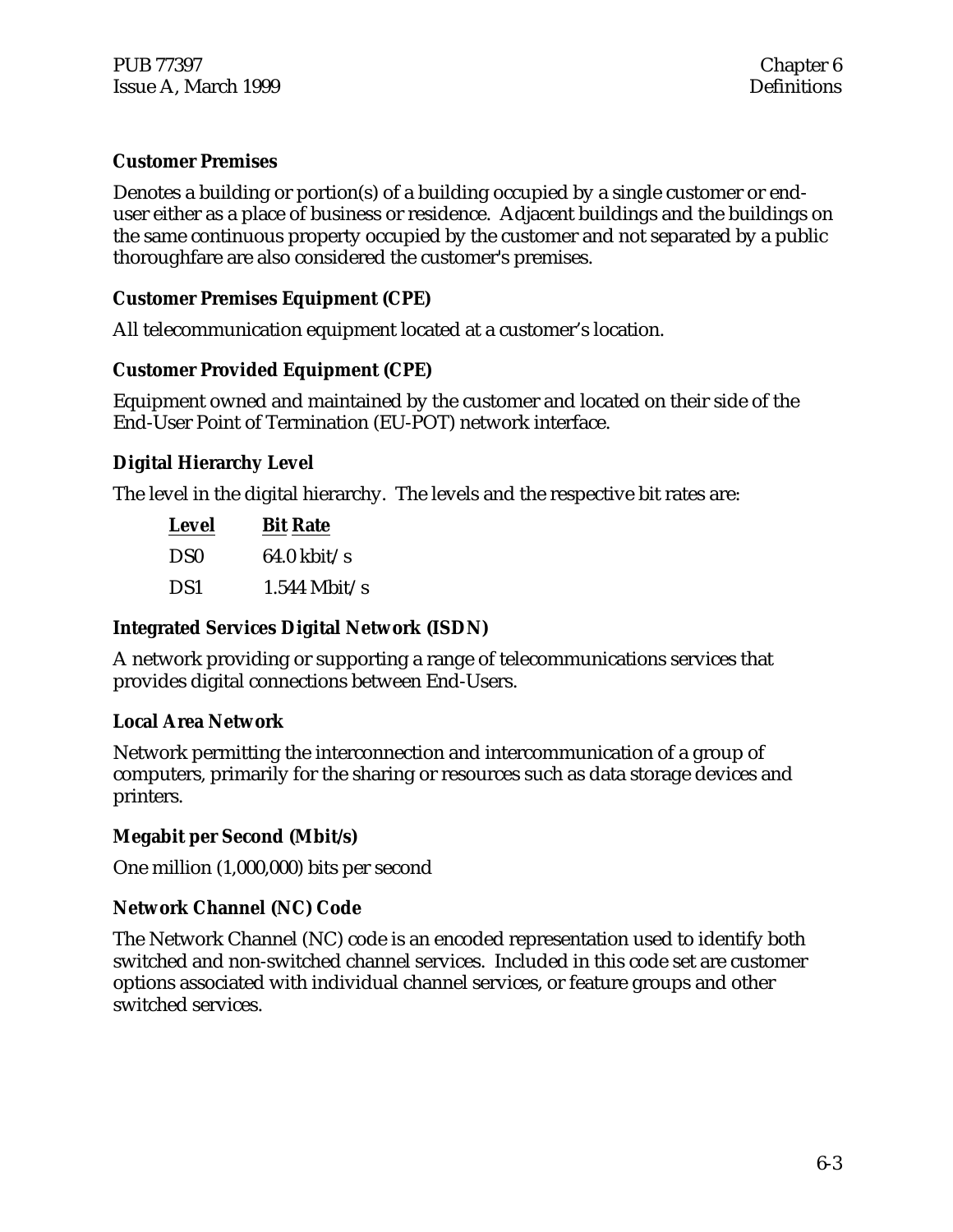#### **Network Channel Interface (NCI) Code**

The Network Channel Interface (NCI) code is an encoded representation used to identify five (5) interface elements located at a Point of Termination (POT) at a central office or at the Network Interface at a customer location. The Interface code elements are: Total Conductors, Protocol, Impedance, Protocol Options, and Transmission Level Points (TLP). (At a digital interface, the TLP element of the NCI code is not used.)

#### **Network Interface (NI)**

The point of demarcation on the customer's premises at which U S WEST's responsibility for the provision of service ends.

#### **Service Code (A COMMON LANGUAGE® code set)**

A coded designation by which a particular Special Service Circuit may be identified. This designation must be unique, in a form that is readable and understandable, and be acceptable for both manual and mechanized procedures. [Special Service, as used by COMMON LANGUAGE® , may be called "Private Line", "Private Line Transport", "Switched Specials", "Dedicated Access", "Special Access", etc. in various tariffs and technical publications. Special Service is actually: COMMON LANGUAGE® Circuit Identification - Special Service, (abbreviated CLCI™ - S/S).]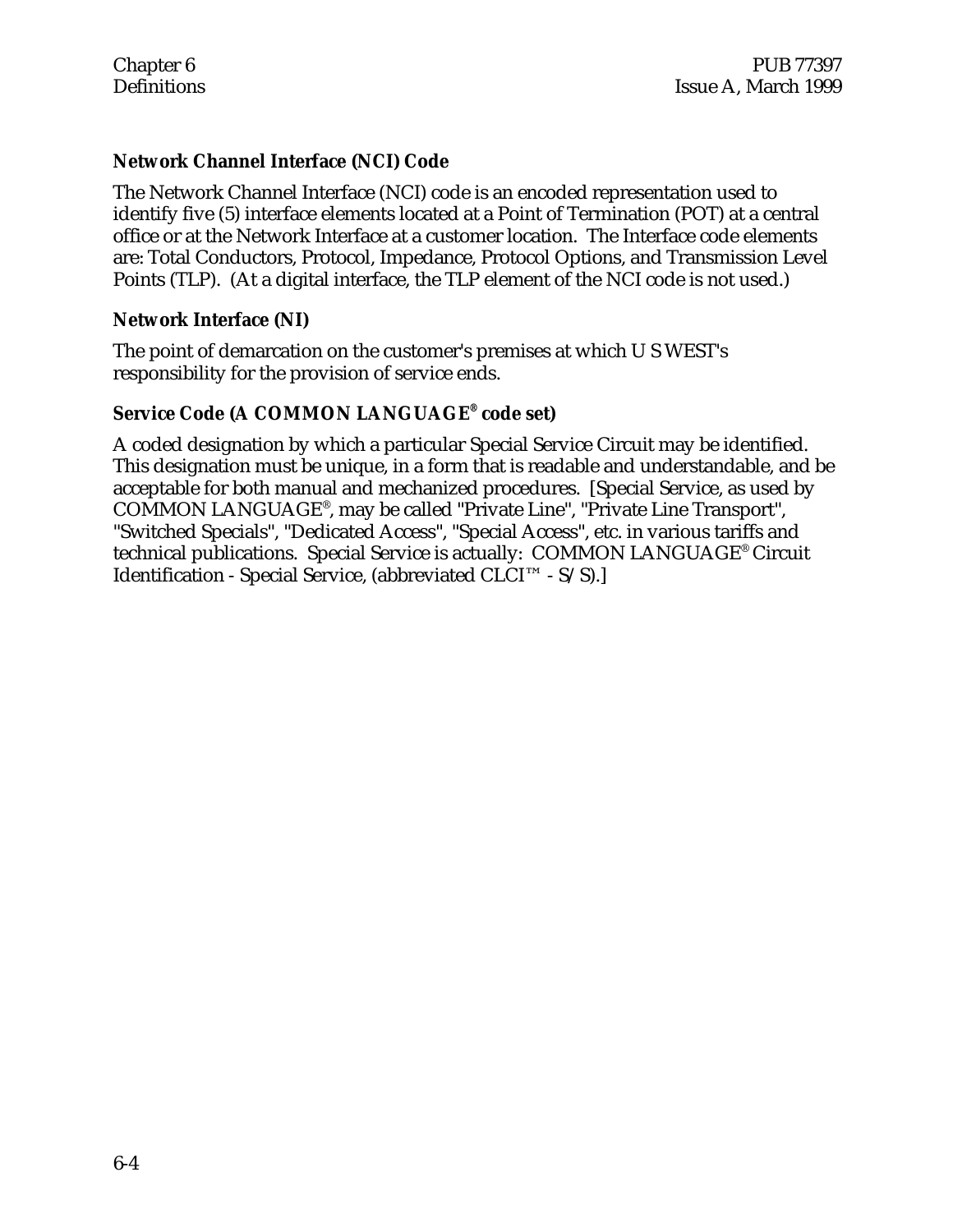| <b>Chapter and Section</b> |     |  |  |  |  |
|----------------------------|-----|--|--|--|--|
|                            |     |  |  |  |  |
|                            |     |  |  |  |  |
|                            |     |  |  |  |  |
|                            | 7.3 |  |  |  |  |
|                            |     |  |  |  |  |
|                            |     |  |  |  |  |
|                            |     |  |  |  |  |
|                            |     |  |  |  |  |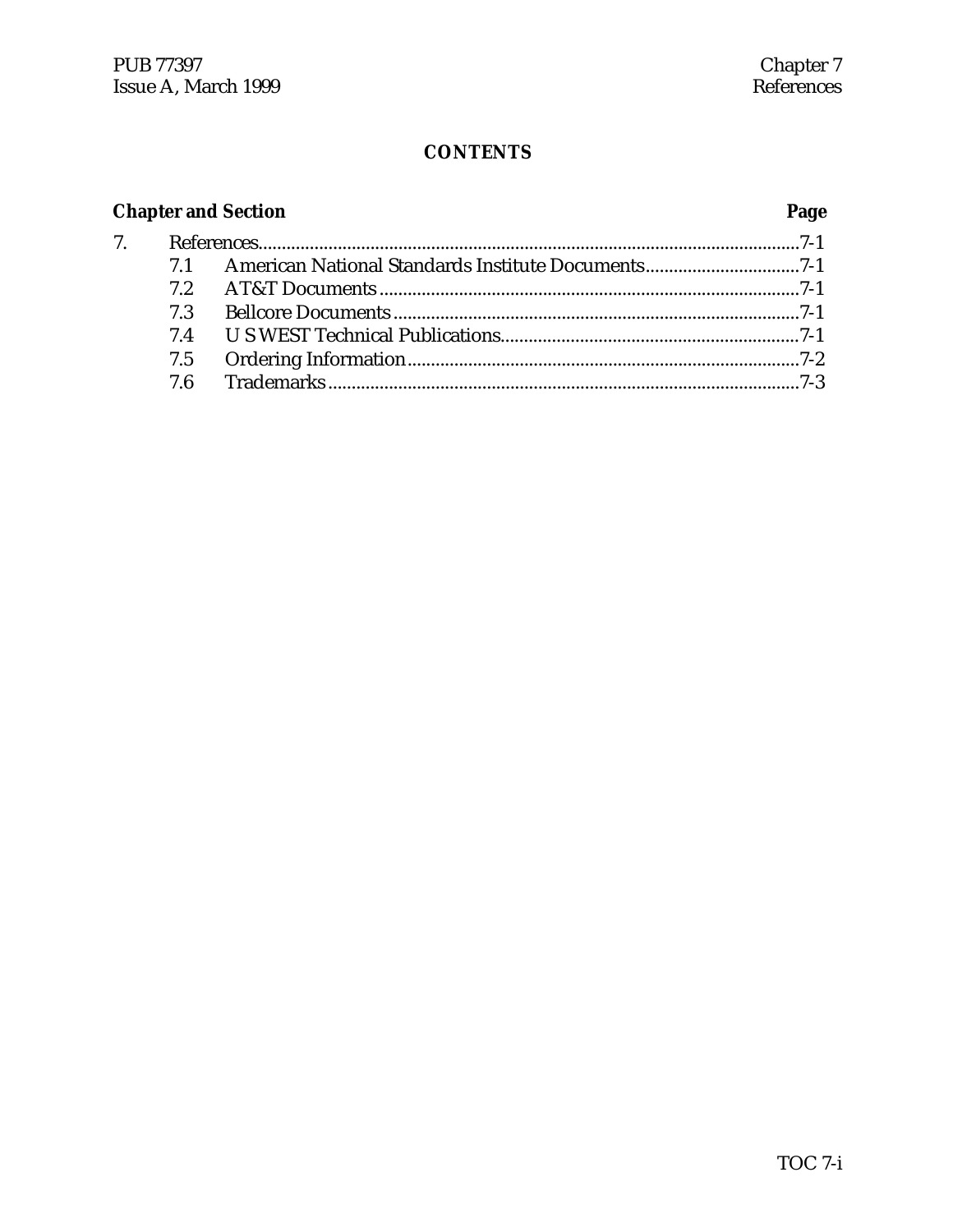#### **7. References**

#### **7.1 American National Standards Institute Documents**

- ANSI T1.102-1993 *Digital Hierarchy Electrical Interfaces.*
- ANSI T1.223-1997 *Information Interchange Structure and Representation of Network Channel (NC) and Network Channel Interface (NCI) Codes for the North American Telecommunications System.*

ANSI T1.403-1995 *Network-to-Customer Installation - DS1 Metallic Interface.*

#### **7.2 AT&T Documents**

PUB 54016 *Requirements for Interfacing Digital Terminal Equipment to Services Employing the Extended Superframe Format.* September 1989.

#### **7.3 Bellcore Documents**

- GR-54-CORE *DS1 High-Capacity Digital Service End User Metallic Interface Specifications*. Issue 1, December 1995.
- GR-499-CORE *Transport Systems Generic Requirements (TSGR): Common Requirements*. Issue 1, December 1995.
- SR-STS-000307 *NC/NCI Code Dictionary.* Issue 8, April 1997.
- TR-NWT-000397 *ISDN Basic Access Transport System Requirements*. Issue 3, December 1993.

#### **7.4 U S WEST Technical Publications**

PUB 77200 *U S WEST DS1 Service and U S WEST DS1 Rate Synchronization Service.* Issue E, December 1998. PUB 77204 *U S WEST Digital Data Service, Product Description, Application, and Interface Combinations.* Issue D, October 1998. PUB 77319 *U S WEST Digital Switched Service*. Issue C, June 1996. PUB 77372 *Frame Relay Service*. Issue F, October 1997. PUB 77375 *1.544 Mbit/s Channel Interfaces.* Issue D, October 1995.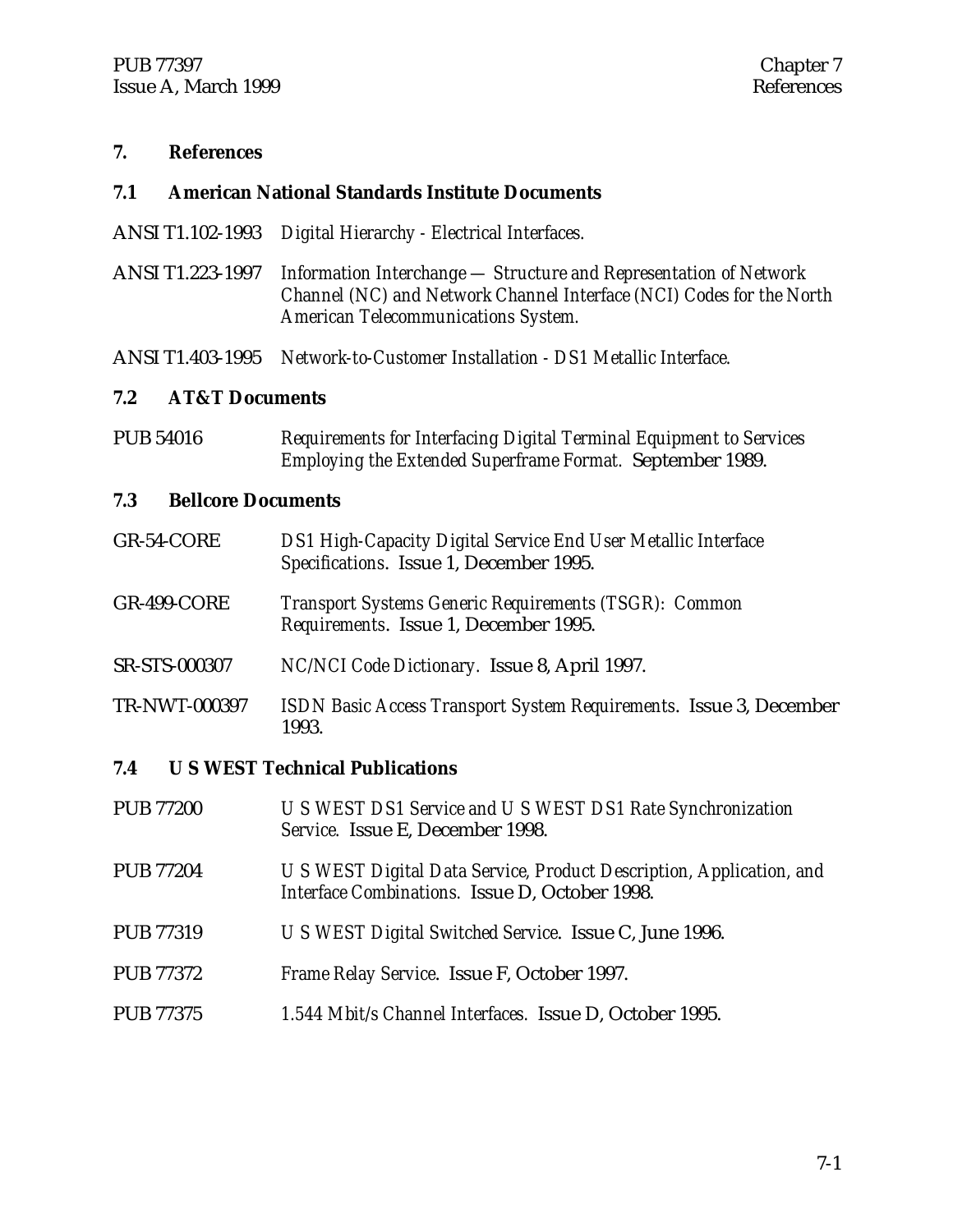#### **7.5 Ordering Information**

All documents are subject to change and their citation in this document reflects the most current information available at the time of printing. Readers are advised to check status and availability of all documents.

Those who are not U S WEST employees may order;

American National Standards Institute (ANSI) documents from:

American National Standards Institute Attn: Customer Service 11 West 42nd Street New York, NY 10036 Phone: (212) 642-4900 Fax: (212) 302-1286

ANSI has a catalog available which describes their publications.

AT&T documents from:

AT&T Customer Information Center PO Box 19901 Indianapolis, IN 46219 Phone: (800) 432-6600

Bellcore documents from:

Bellcore Customer Relations 8 Corporate Place, PYA 3A-184 Piscataway, NJ 08854-4196 Fax: (908) 336-2559 Phone: (800) 521-CORE (2673) (U.S. and Canada) Phone: (908) 699-5800 (Others)

U S WEST Technical Publications from:

Faison Office Products Company Suite 200 3251 Revere St. Aurora, CO 80011 Phone: (800) 777-3672 Fax: (303) 340-1905